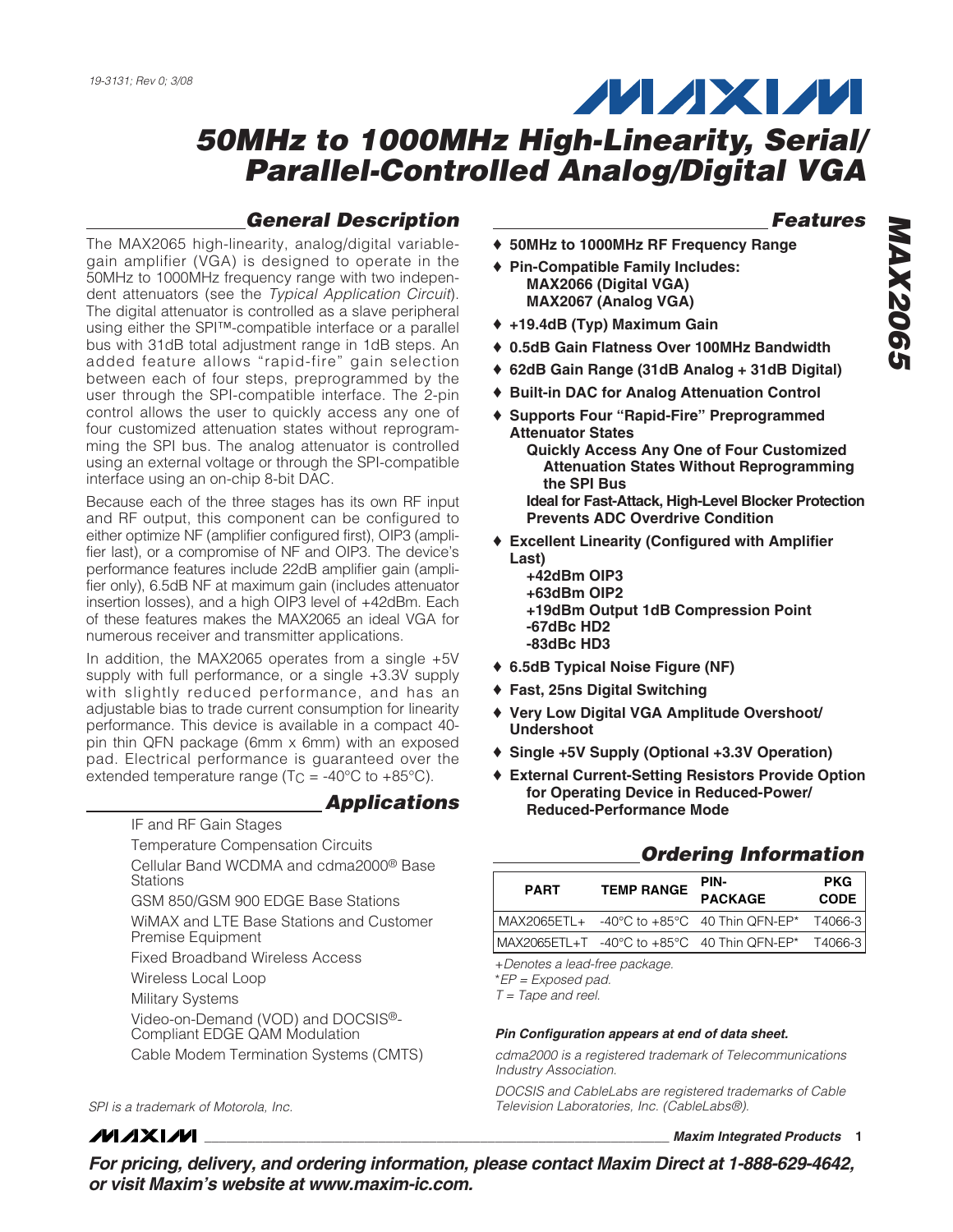#### **ABSOLUTE MAXIMUM RATINGS**

| VDD_LOGIC, DATA, CS, CLK, SER/PAR, VDAC_EN, |
|---------------------------------------------|
|                                             |
|                                             |
| AMP IN. AMP OUT. VREF IN.                   |
|                                             |
| ATTEN1 IN. ATTEN1 OUT. ATTEN2 IN.           |
|                                             |
|                                             |

| RF Input Power (ATTEN1 IN, ATTEN1 OUT,                              |  |
|---------------------------------------------------------------------|--|
|                                                                     |  |
|                                                                     |  |
|                                                                     |  |
|                                                                     |  |
|                                                                     |  |
| Operating Temperature Range (Note 4)T <sub>C</sub> = -40°C to +85°C |  |
|                                                                     |  |
|                                                                     |  |
| Lead Temperature (soldering, 10s) +300°C                            |  |

- **Note 1:** Based on junction temperature T<sub>J</sub> = T<sub>C</sub> + (θ<sub>JC</sub> x V<sub>CC</sub> x I<sub>CC</sub>). This formula can be used when the temperature of the exposed pad is known while the device is soldered down to a printed-circuit board (PCB). See the Applications Information section for details. The junction temperature must not exceed +150°C.
- **Note 2:** Junction temperature T<sub>J</sub> = T<sub>A</sub> + (θ<sub>JA</sub> x V<sub>CC</sub> x I<sub>CC</sub>). This formula can be used when the ambient temperature of the PCB is known. The junction temperature must not exceed +150°C.
- **Note 3:** Package thermal resistances were obtained using the method described in JEDEC specification JESD51-7, using a 4-layer board. For detailed information on package thermal considerations, refer to **www.maxim-ic.com/thermal-tutorial**.
- **Note 4:** T<sub>C</sub> is the temperature on the exposed pad of the package. T<sub>A</sub> is the ambient temperature of the device and PCB.

Stresses beyond those listed under "Absolute Maximum Ratings" may cause permanent damage to the device. These are stress ratings only, and functional operation of the device at these or any other conditions beyond those indicated in the operational sections of the specifications is not implied. Exposure to absolute maximum rating conditions for extended periods may affect device reliability.

#### **+3.3V SUPPLY DC ELECTRICAL CHARACTERISTICS**

(Typical Application Circuit, high-current (HC) mode,  $V_{CC} = +3.0V$  to +3.6V, T<sub>C</sub> = -40°C to +85°C. Typical values are at  $V_{CC} = +3.3V$ and  $T_C = +25^{\circ}C$ , unless otherwise noted.)

| <b>PARAMETER</b>                                                                     | <b>SYMBOL</b>   | <b>CONDITIONS</b> | <b>MIN</b> | <b>TYP</b> | <b>MAX</b> | <b>UNITS</b> |  |
|--------------------------------------------------------------------------------------|-----------------|-------------------|------------|------------|------------|--------------|--|
| Supply Voltage                                                                       | Vcc             |                   | 3.0        | 3.3        | 3.6        |              |  |
| <b>Supply Current</b>                                                                | ICC             |                   |            | 60         | 80         | mA           |  |
| LOGIC INPUTS (DATA, CS, CLK, VDAC_EN, VREF_SELECT, SER/PAR, STATE_A, STATE_B, D0–D4) |                 |                   |            |            |            |              |  |
| Input High Voltage                                                                   | V <sub>IH</sub> |                   |            |            |            |              |  |
| Input Low Voltage                                                                    | VIL             |                   |            | 0.8        |            |              |  |

#### **+5V SUPPLY DC ELECTRICAL CHARACTERISTICS**

(Typical Application Circuit, V<sub>CC</sub> = +4.75V to +5.25V, T<sub>C</sub> = -40°C to +85°C. Typical values are at V<sub>CC</sub> = +5V and  $T_{\text{C}} = +25^{\circ}\text{C}$ , unless otherwise noted.)

| <b>PARAMETER</b>                                                                     | <b>SYMBOL</b>     | <b>CONDITIONS</b>      | <b>MIN</b>    | <b>TYP</b> | <b>MAX</b> | <b>UNITS</b> |  |
|--------------------------------------------------------------------------------------|-------------------|------------------------|---------------|------------|------------|--------------|--|
| Supply Voltage                                                                       | $V_{\rm CC}$      |                        | 4.75          | 5          | 5.25       |              |  |
| <b>Supply Current</b>                                                                | lcc.              | Low-current (LC) mode  |               | 73         | 93         | mA           |  |
|                                                                                      |                   | High-current (HC) mode |               | 124        | 146        |              |  |
| LOGIC INPUTS (DATA, CS, CLK, VDAC_EN, VREF_SELECT, SER/PAR, STATE_A, STATE_B, D0-D4) |                   |                        |               |            |            |              |  |
| Input High Voltage                                                                   | Vıн               |                        |               |            |            |              |  |
| Input Low Voltage                                                                    | $V_{\mathsf{IL}}$ |                        |               |            | 0.8        |              |  |
| Input Current Logic-High                                                             | IІH               |                        | $\sim$ $\sim$ |            | $+1$       | μA           |  |
| Input Current Logic-Low                                                              | IЩ                |                        | - 1           |            | $+1$       | μA           |  |

**MAXIM**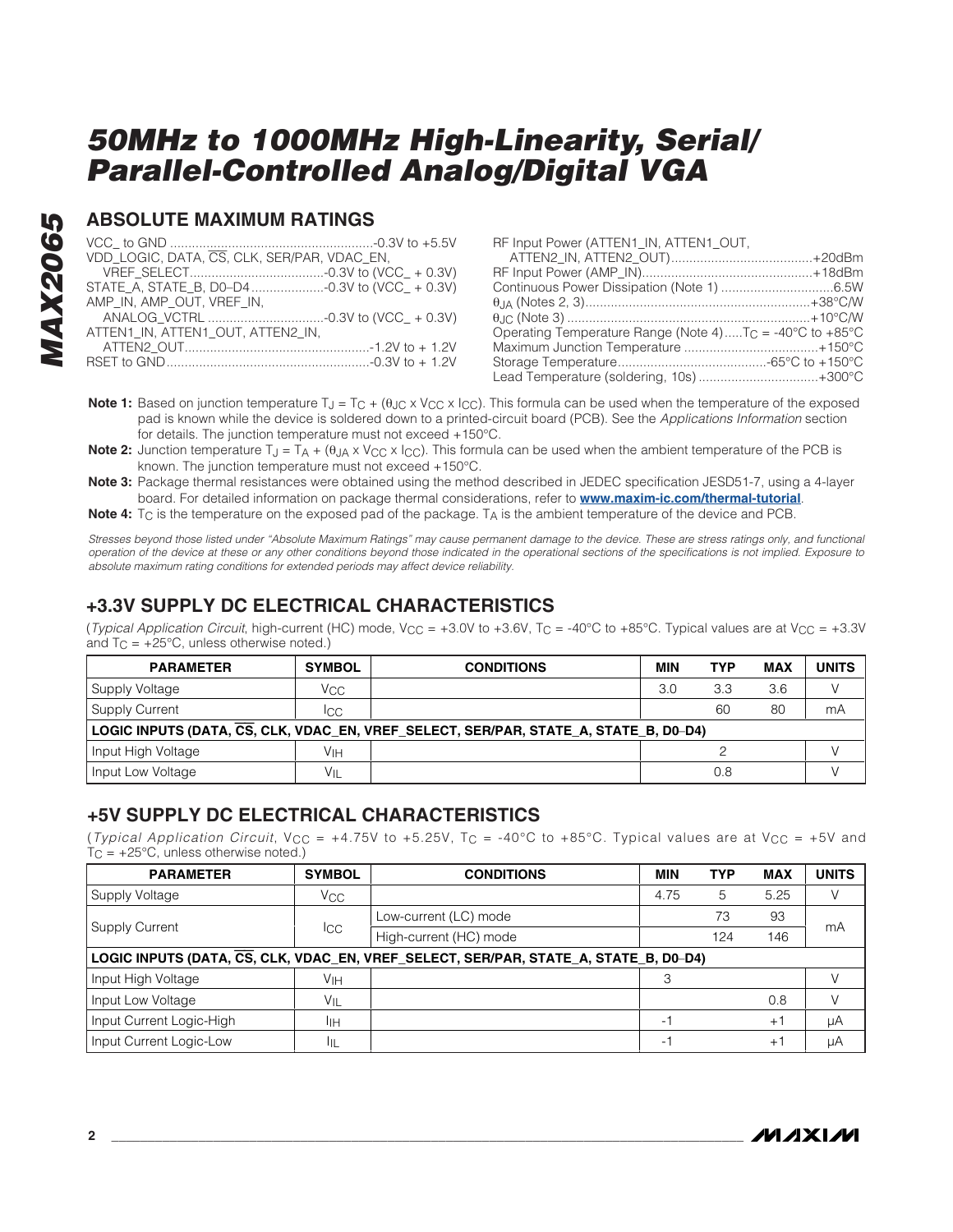#### **+3.3V SUPPLY AC ELECTRICAL CHARACTERISTICS**

(*Typical Application Circuit*, V<sub>CC</sub> = +3.0V to +3.6V, T<sub>C</sub> = -40°C to +85°C. Typical values are at V<sub>CC</sub> = +3.3V, HC mode with attenuators set for maximum gain,  $P_{IN}$  = -20dBm,  $f_{RF}$  = 200MHz, and  $T_C$  = +25°C, unless otherwise noted.) (Note 5)

| <b>PARAMETER</b>                      | <b>SYMBOL</b>    | <b>CONDITIONS</b>                                   | MIN | <b>TYP</b> | <b>MAX</b> | <b>UNITS</b> |
|---------------------------------------|------------------|-----------------------------------------------------|-----|------------|------------|--------------|
| RF Frequency Range                    | fre              | (Notes 6, 7)                                        | 50  |            | 1000       | <b>MHz</b>   |
| Small Signal Gain                     | G                |                                                     |     | 18.8       |            | dB           |
| Output Third-Order Intercept<br>Point | OIP <sub>3</sub> | $P_{\text{OUT}} = 0$ dBm/tone, maximum gain setting |     | 37.5       |            | dBm          |
| Noise Figure                          | <b>NF</b>        | Maximum gain setting                                |     | 6.7        |            | dB           |
| <b>Total Attenuation Range</b>        |                  | Analog and digital combined                         |     | 61.5       |            | dB           |

#### **+5V SUPPLY AC ELECTRICAL CHARACTERISTICS**

(Typical Application Circuit, V<sub>CC</sub> = +4.75 to +5.25V, HC mode with each attenuator set for maximum gain, 50MHz ≤ fRF ≤ 1000MHz,  $TC = -40^{\circ}C$  to +85°C. Typical values are at V<sub>CC</sub> = +5.0V, HC mode, P<sub>IN</sub> = -20dBm, f<sub>RF</sub> = 200MHz, and  $TC = +25^{\circ}C$ , unless otherwise noted.) (Note 5)

| <b>PARAMETER</b>                       | <b>SYMBOL</b>    | <b>CONDITIONS</b>                                       |        | <b>MIN</b> | <b>TYP</b> | <b>MAX</b> | <b>UNITS</b>          |  |
|----------------------------------------|------------------|---------------------------------------------------------|--------|------------|------------|------------|-----------------------|--|
| RF Frequency Range                     | f <sub>RF</sub>  | (Notes 6, 7)                                            |        | 50         |            | 1000       | <b>MHz</b>            |  |
|                                        |                  | 200MHz                                                  |        |            | 19.4       |            |                       |  |
|                                        |                  | 350MHz, $T_C = +25^{\circ}C$                            |        | 17.5       | 18.7       | 19.7       |                       |  |
| Small Signal Gain                      | G                | 450MHz                                                  |        |            | 18.2       |            | dB                    |  |
|                                        |                  | 750MHz                                                  |        |            | 16.4       |            |                       |  |
|                                        |                  | 900MHz                                                  |        |            | 15.6       |            |                       |  |
| Gain Variation vs. Temperature         |                  |                                                         |        |            | $-0.006$   |            | $dB$ <sup>o</sup> $C$ |  |
| Gain Flatness vs. Frequency            |                  | Any 100MHz frequency band from 50MHz<br>to 500MHz       |        |            | 0.5        |            | dB                    |  |
|                                        |                  | 200MHz                                                  |        |            | 6.5        |            |                       |  |
|                                        |                  | 350MHz, $T_C = +25^{\circ}C$ (Note 7)                   |        |            | 6.8        | 8          | dB                    |  |
| Noise Figure                           | <b>NF</b>        | 450MHz                                                  |        |            | 7          |            |                       |  |
|                                        |                  | 750MHz                                                  |        |            | 7.8        |            |                       |  |
|                                        |                  | 900MHz                                                  |        |            | 8.2        |            |                       |  |
| <b>Total Attenuation Range</b>         |                  | Analog and digital combined                             |        |            | 61.5       |            | dB                    |  |
| Output Second-Order Intercept<br>Point | OIP <sub>2</sub> | $P_{OUT} = 0$ dBm/tone, $\Delta f = 1$ MHz, $f_1 + f_2$ |        |            | 63         |            | dBm                   |  |
|                                        |                  |                                                         | 200MHz |            | 42         |            |                       |  |
|                                        |                  |                                                         | 350MHz |            | 40         |            |                       |  |
|                                        |                  | $P_{OUT} = 0$ dBm/tone,<br>HC mode, $\Delta f = 1$ MHz  | 450MHz |            | 39         |            |                       |  |
|                                        |                  |                                                         | 750MHz |            | 36         |            |                       |  |
| Output Third-Order Intercept           | OIP3             |                                                         | 900MHz |            | 35         |            |                       |  |
| Point                                  |                  |                                                         | 200MHz |            | 40         |            | dBm                   |  |
|                                        |                  |                                                         | 350MHz |            | 38         |            |                       |  |
|                                        |                  | $P_{OUT} = 0$ dBm/tone,<br>LC mode, $\Delta f = 1$ MHz  | 450MHz |            | 37         |            |                       |  |
|                                        |                  |                                                         | 750MHz |            | 35         |            |                       |  |
|                                        |                  | 900MHz                                                  |        |            | 33         |            |                       |  |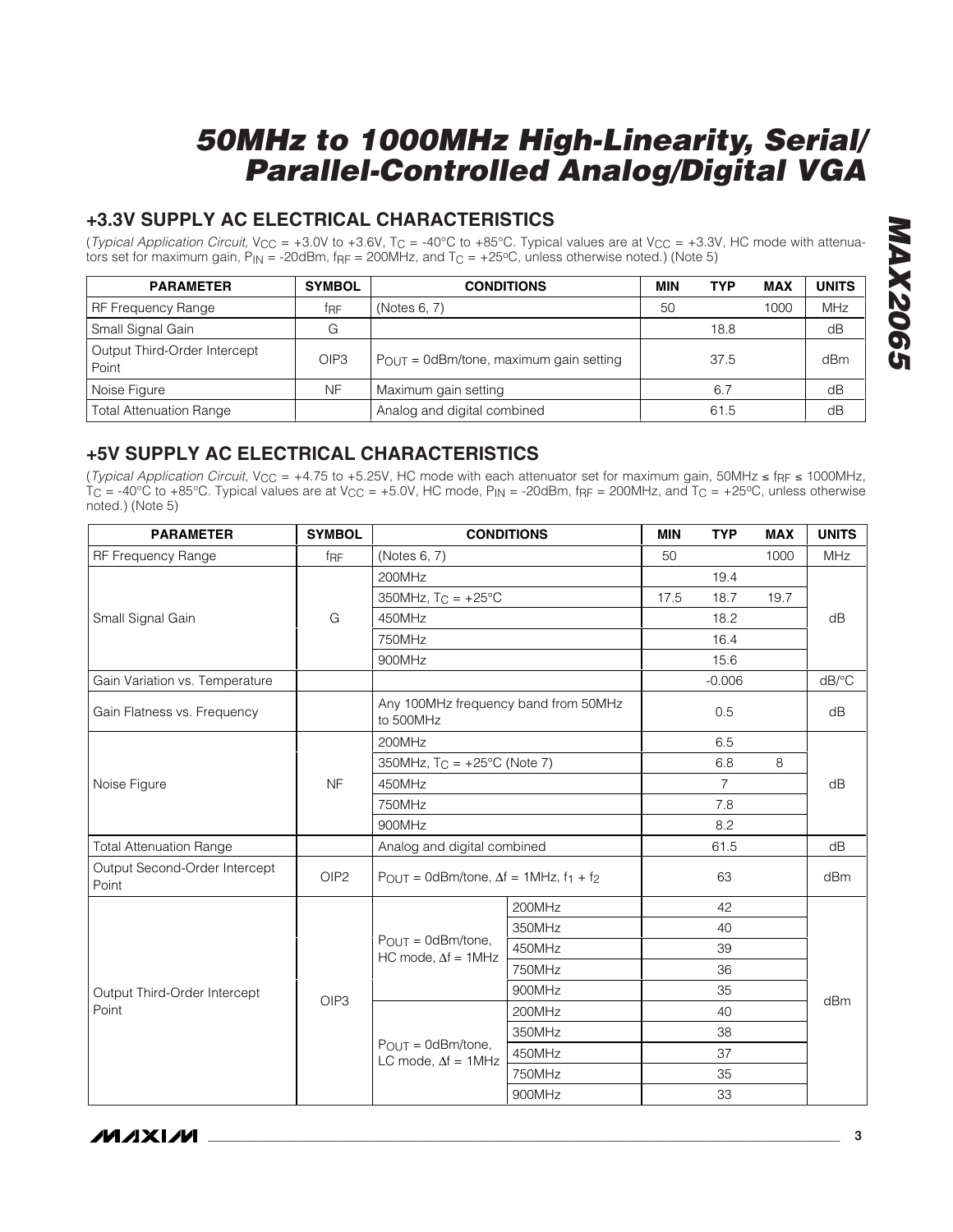#### **+5V SUPPLY AC ELECTRICAL CHARACTERISTICS (continued)**

(*Typical Application Circuit*, V<sub>CC</sub> = +4.75 to +5.25V, HC mode with each attenuator set for maximum gain, 50MHz ≤ f<sub>RF</sub> ≤ 1000MHz,  $TC = -40^{\circ}\text{C}$  to +85°C. Typical values are at V $_{CC}$  = +5.0V, HC mode, P<sub>IN</sub> = -20dBm, f $_{RF}$  = 200MHz, and T $_{C}$  = +25°C, unless otherwise noted.) (Note 5)

| <b>PARAMETER</b>                      | <b>SYMBOL</b>    | <b>CONDITIONS</b>                                                                |                                                                             | <b>MIN</b> | <b>TYP</b> | <b>MAX</b> | <b>UNITS</b> |
|---------------------------------------|------------------|----------------------------------------------------------------------------------|-----------------------------------------------------------------------------|------------|------------|------------|--------------|
| Output -1dB Compression Point         | $P_{1dB}$        | 350MHz, $T_C = +25^{\circ}C$ (Note 8)                                            |                                                                             | 17         | 18.7       |            | dBm          |
| Second Harmonic                       |                  | $P_{OUT} = +3dBm$ , f <sub>RF</sub> = 200MHz, T <sub>C</sub> = +25°C<br>(Note 7) |                                                                             | $-60$      | $-67$      |            | dBc          |
| Third Harmonic                        |                  | (Note 7)                                                                         | POUT = $+3d$ Bm, f <sub>RF</sub> = 200MHz, T <sub>C</sub> = $+25^{\circ}$ C | $-71$      | -83        |            | dBc          |
| Input Return Loss                     |                  | $50\Omega$ source, maximum gain setting                                          |                                                                             |            | 18         |            | dB           |
| <b>Output Return Loss</b>             |                  | 50Ω load, maximum gain setting                                                   |                                                                             |            | 18         |            | dB           |
| <b>DIGITAL ATTENUATOR</b>             |                  |                                                                                  |                                                                             |            |            |            |              |
| <b>Insertion Loss</b>                 |                  |                                                                                  |                                                                             |            | 2.5        |            | dB           |
| Input Second-Order Intercept<br>Point | IIP <sub>2</sub> | $PrF1 = OdBm$ , $PrF2 = OdBm$ , $\Delta f = 1MHz$ ,<br>$f_1 + f_2$               |                                                                             |            | 52         |            | dBm          |
| Input Third-Order Intercept Point     | IIP <sub>3</sub> | $P_{RF1} = 0$ dBm, $P_{RF2} = 0$ dBm, $\Delta f = 1$ MHz                         |                                                                             |            | 41         |            | dBm          |
| <b>Attenuation Range</b>              |                  |                                                                                  |                                                                             |            | 31.2       |            | dB           |
| <b>Step Size</b>                      |                  |                                                                                  |                                                                             |            | 1          |            | dB           |
| Relative Step Accuracy                |                  |                                                                                  |                                                                             |            | 0.2        |            | dB           |
| Absolute Step Accuracy                |                  |                                                                                  |                                                                             |            | 0.45       |            | dB           |
| <b>Insertion Phase Step</b>           |                  |                                                                                  | 0dB to 16dB                                                                 |            | 4.8        |            |              |
|                                       |                  | $f_{\text{RF}} = 170 \text{MHz}$                                                 | 24dB                                                                        |            | 8          |            | Degrees      |
|                                       |                  |                                                                                  | 31dB                                                                        |            | 10.8       |            |              |
| Amplitude Overshoot/Undershoot        | Between any two  |                                                                                  | $ET = 15ns$                                                                 |            | 1.0        |            | dB           |
|                                       |                  | states<br>$ET = 40ns$                                                            |                                                                             |            | 0.05       |            |              |
| Switching Speed                       |                  | RF settled to within                                                             | 31dB to 0dB                                                                 |            | 25         |            | ns           |
|                                       |                  | ±0.1dB<br>0dB to 31dB                                                            |                                                                             |            | 21         |            |              |
| Input Return Loss                     |                  | $50\Omega$ source                                                                |                                                                             |            | 19         |            | dB           |
| <b>Output Return Loss</b>             |                  | $50\Omega$ load                                                                  |                                                                             |            | 19         |            | dB           |
| <b>ANALOG ATTENUATOR</b>              |                  |                                                                                  |                                                                             |            |            |            |              |
| <b>Insertion Loss</b>                 |                  |                                                                                  |                                                                             |            | 1.2        |            | dB           |
| Input Second-Order Intercept<br>Point | IIP <sub>2</sub> | setting, $\Delta f = 1$ MHz, $f_1 + f_2$                                         | $PrF1 = OdBm$ , $PrF2 = OdBm$ , maximum gain                                |            | 70         |            | dBm          |
| Input Third-Order Intercept Point     | IIP3             | setting, $\Delta f = 1$ MHz                                                      | P <sub>RF1</sub> = 0dBm, P <sub>RF2</sub> = 0dBm, maximum gain              |            | 36         |            | dBm          |
| <b>Attenuation Range</b>              |                  | Analog control input                                                             |                                                                             |            | 31.1       |            | dB           |
| Gain Control Slope                    |                  | Analog control input                                                             |                                                                             |            | $-12.5$    |            | dB/V         |
| Maximum Gain Control Slope            |                  | Over analog control input range                                                  |                                                                             |            | $-35$      |            | dB/V         |
| Insertion Phase Change                |                  | Over analog control input range                                                  |                                                                             |            | 18         |            | Degrees      |
| Group Delay                           |                  | Maximum gain setting                                                             |                                                                             |            | 0.98       |            | ns           |
| Group Delay vs. Control Voltage       |                  | Over analog control input range                                                  |                                                                             |            | $-0.25$    |            | ns           |
| Analog Control Input Range            |                  |                                                                                  |                                                                             | 0.25       |            | 2.75       | $\vee$       |

**MAXIM**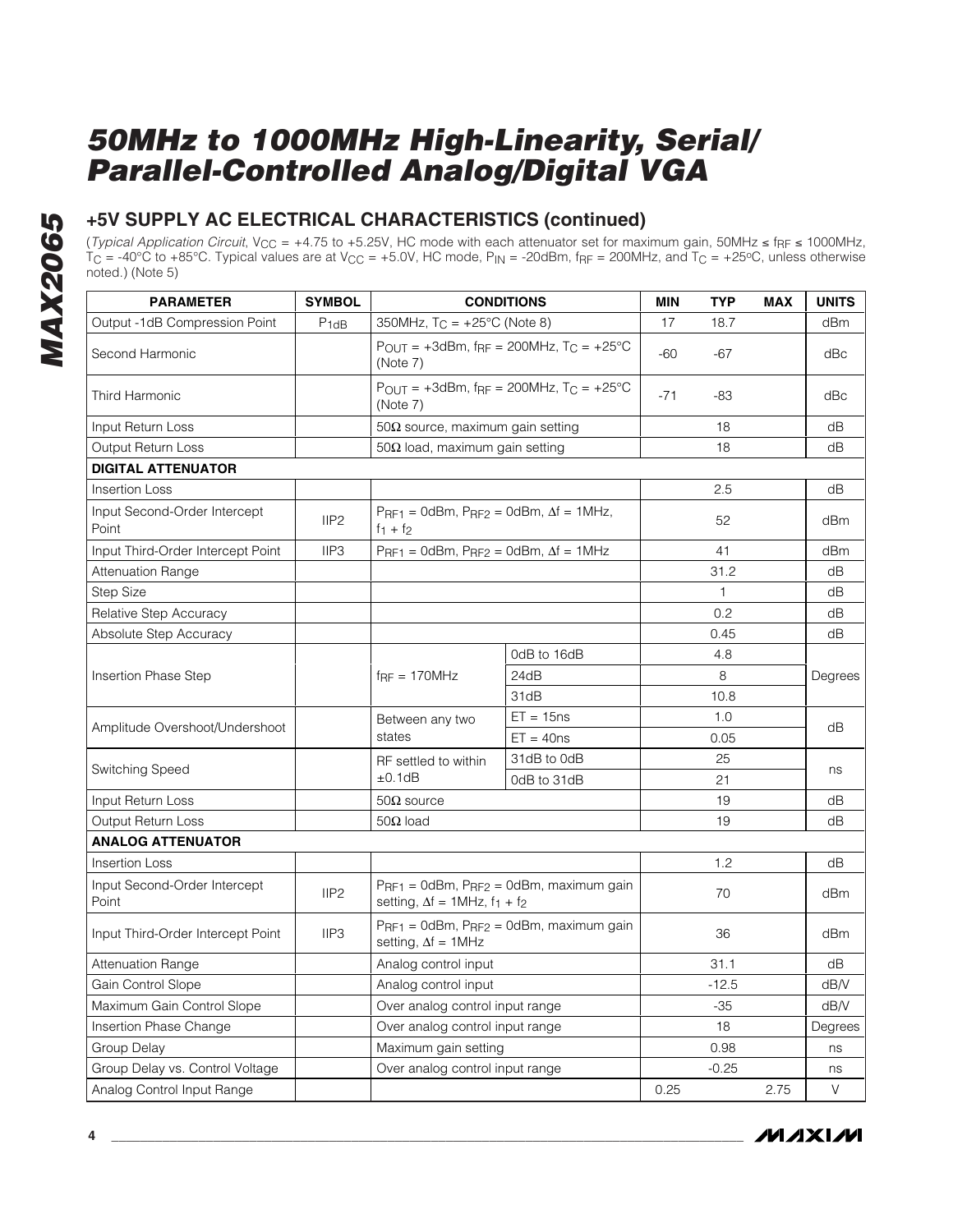#### **+5V SUPPLY AC ELECTRICAL CHARACTERISTICS (continued)**

(Typical Application Circuit, V<sub>CC</sub> = +4.75 to +5.25V, HC mode with each attenuator set for maximum gain, 50MHz  $\leq$  f<sub>RF</sub>  $\leq$  1000MHz,  $T_{\rm C}$  = -40°C to +85°C. Typical values are at V<sub>CC</sub> = +5.0V, HC mode,  $P_{\rm IN}$  = -20dBm, f $_{\rm RF}$  = 200MHz, and  $T_{\rm C}$  = +25°C, unless otherwise noted.) (Note 5)

| <b>PARAMETER</b>                         | <b>SYMBOL</b>    | <b>CONDITIONS</b>     | <b>MIN</b> | <b>TYP</b> | <b>MAX</b> | <b>UNITS</b> |  |
|------------------------------------------|------------------|-----------------------|------------|------------|------------|--------------|--|
| Analog Control Input Impedance           |                  |                       |            | 80         |            | kΩ           |  |
| Input Return Loss                        |                  | $50\Omega$ source     |            | 22         |            | dB           |  |
| Output Return Loss                       |                  | $50\Omega$ load       |            | 22         |            | dB           |  |
| <b>D/A CONVERTER</b>                     |                  |                       |            |            |            |              |  |
| Number of Bits                           |                  |                       |            | 8          |            | <b>Bits</b>  |  |
|                                          |                  | $DAC code = 00000000$ |            |            | 0.25       |              |  |
| Output Voltage                           |                  | $DAC code = 11111111$ | 2.75       |            |            | V            |  |
| <b>SERIAL PERIPHERAL INTERFACE (SPI)</b> |                  |                       |            |            |            |              |  |
| Maximum Clock Speed                      | <b>f</b> CLK     |                       |            | 20         |            | <b>MHz</b>   |  |
| Data-to-Clock Setup Time                 | tcs              |                       |            | 2          |            | ns           |  |
| Data-to-Clock Hold Time                  | tch              |                       |            | 2.5        |            | ns           |  |
| Clock-to-CS Setup Time                   | tes              |                       |            | 3          |            | ns           |  |
| CS Positive Pulse Width                  | t <sub>EW</sub>  |                       |            | 7          |            | ns           |  |
| CS Setup Time                            | t <sub>EWS</sub> |                       |            | 3.5        |            | ns           |  |
| Clock Pulse Width                        | tcw              |                       |            | 5          |            | ns           |  |

**Note 5:** All limits include external component losses. Output measurements are performed at RF output port of the Typical Application Circuit.

**Note 6:** Operating outside this range is possible, but with degraded performance of some parameters.

**Note 7:** Guaranteed by design and characterization.

**Note 8:** It is advisable not to operate continuously the VGA RF input above +15dBm.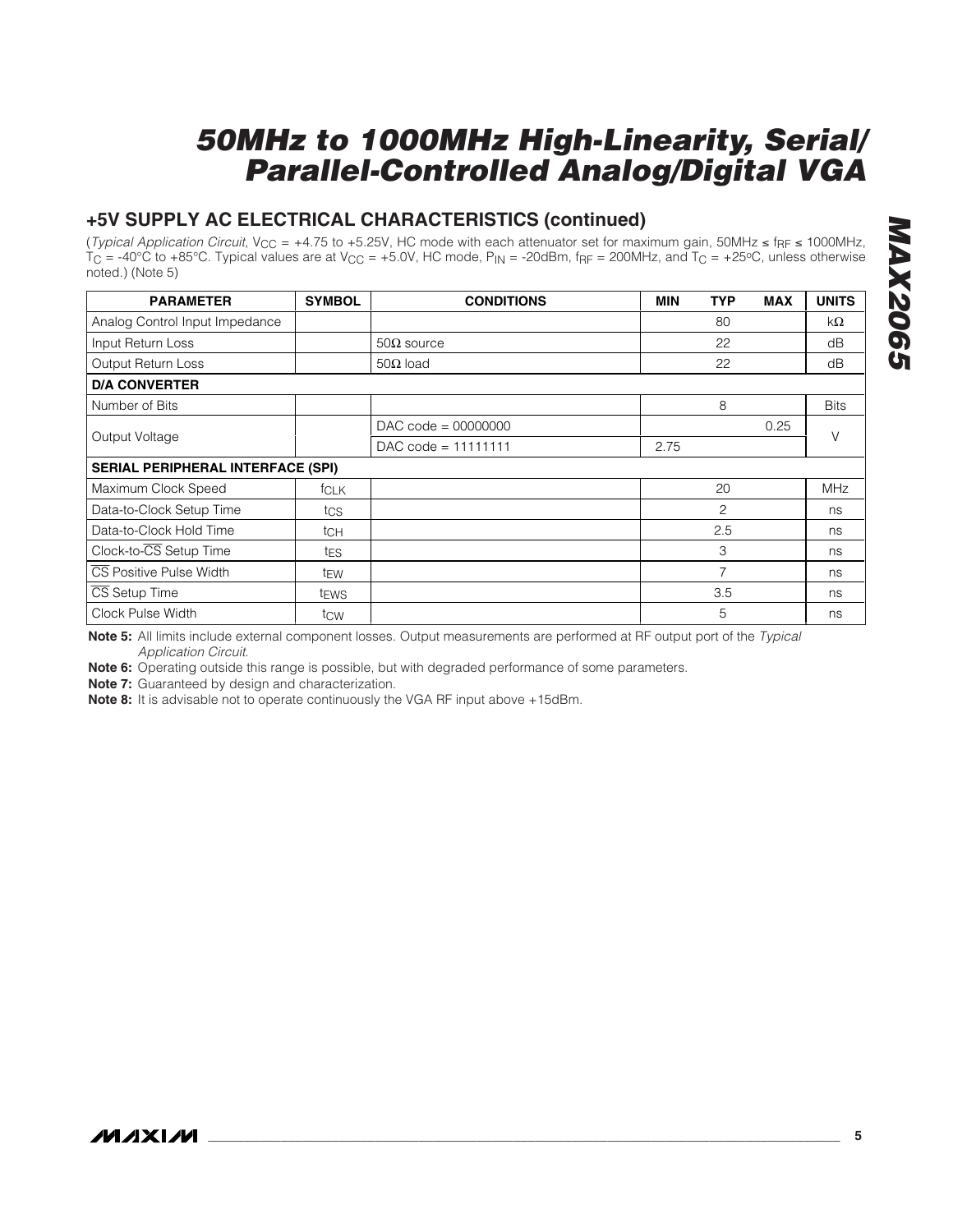**Typical Operating Characteristics** (**, <b>HC mode**, both attenuators set for maximum gain,  $P_{IN} = -20dBr$ ,  $f_{RF} = 200MHz$ , and  $T_C = +25°C$ , internal DAC reference used, unless otherwise noted.)



**MAX2065 MAX2065** 





**6 \_\_\_\_\_\_\_\_\_\_\_\_\_\_\_\_\_\_\_\_\_\_\_\_\_\_\_\_\_\_\_\_\_\_\_\_\_\_\_\_\_\_\_\_\_\_\_\_\_\_\_\_\_\_\_\_\_\_\_\_\_\_\_\_\_\_\_\_\_\_\_\_\_\_\_\_\_\_\_\_\_\_\_\_\_\_\_**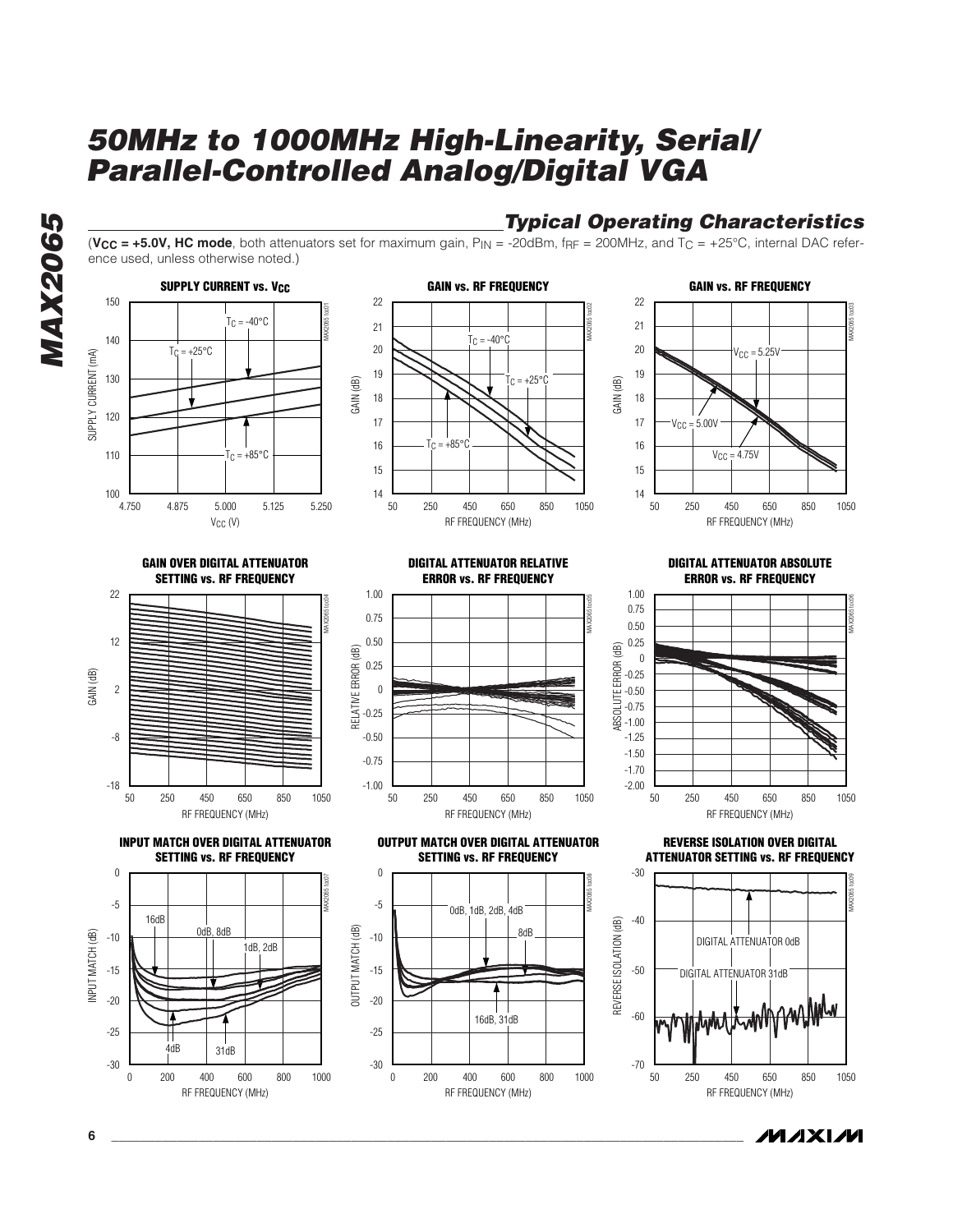### **Typical Operating Characteristics (continued)**

(**, <b>HC mode**, both attenuators set for maximum gain,  $P_{IN} = -20dBr$ ,  $f_{RF} = 200MHz$ , and  $T_C = +25°C$ , internal DAC reference used, unless otherwise noted.)



**MAX2065 MAX2065**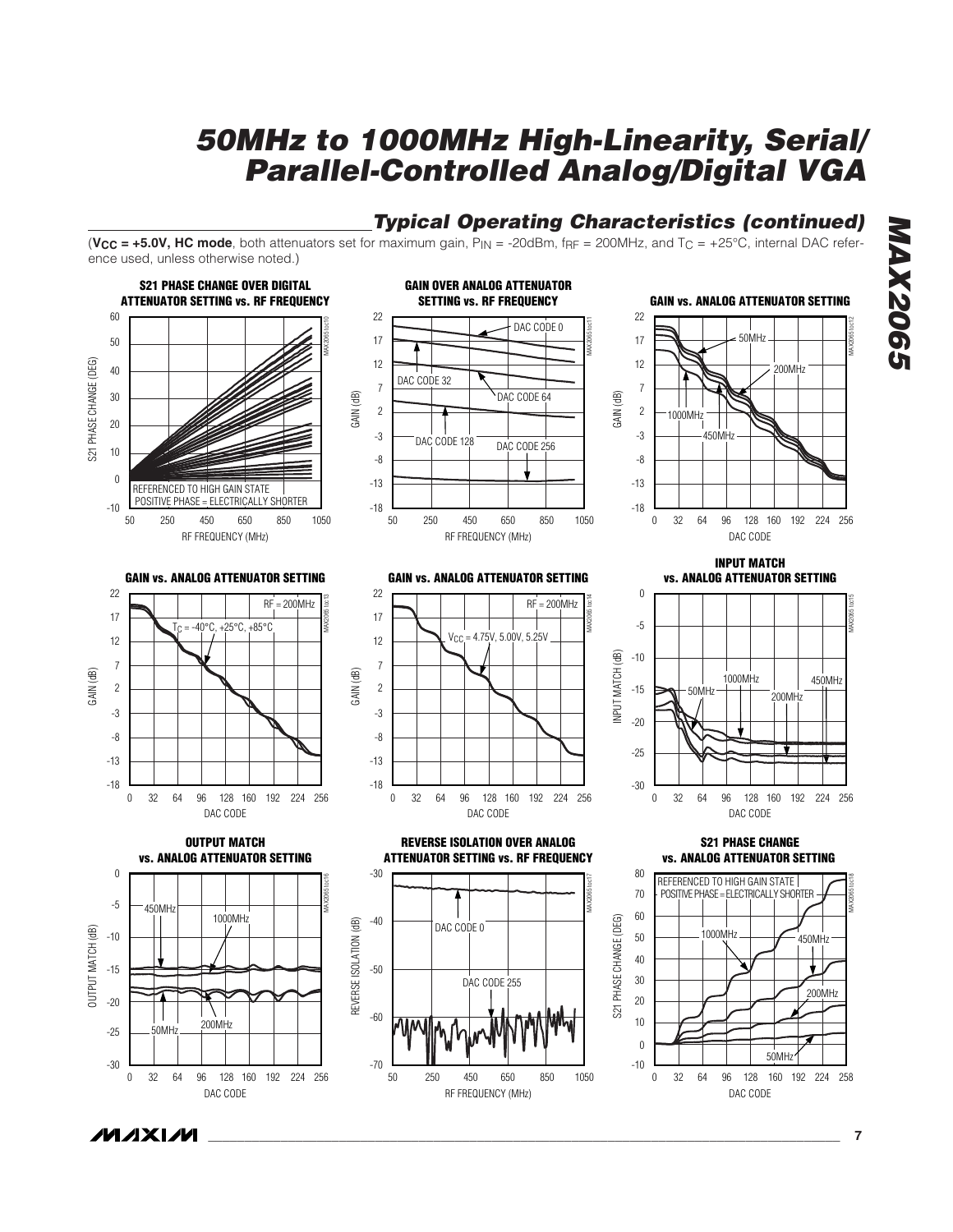(**, <b>HC mode**, both attenuators set for maximum gain,  $P_{IN} = -20dBr$ ,  $f_{RF} = 200MHz$ , and  $T_C = +25°C$ , internal DAC refer-

**Typical Operating Characteristics (continued)**

**MAX2065 MAX2065** 

#### ence used, unless otherwise noted.) **NOISE FIGURE vs. RF FREQUENCY NOISE FIGURE vs. RF FREQUENCY OUTPUT P1dB vs. RF FREQUENCY**  11 11 21 MAX2065 toc19 MAX2065 toc20  $T_C = +85^{\circ}C$ 10 10  $T_C = +85^\circ C$ 20  $V_{CC} = 4.75V$  $T_C = +25^\circ C$ 9 9 OUTPUT P1dB (dBm) OUTPUT P1dB (dBm) NOISE FIGURE (dB) NOISE FIGURE (dB) 19 NOISE FIGURE (dB)  $T_C = +25^{\circ}C$ NOISE FIGURE (dB) 8 8  $V_{CC} = 5.00V$ 18 7 7  $T_C = -40^{\circ}C$ 17  $V_{CC} = 5.25V$ 6 6  $T_C = -40\degree C$ 16 5 5 4 4 15 250 450 650 850 250 450 650 850 250 450 650 850 50 250 450 650 850 1050 50 250 450 650 850 1050 50 250 450 650 850 1050 RF FREQUENCY (MHz) RF FREQUENCY (MHz) RF FREQUENCY (MHz) **OUTPUT P1dB vs. RF FREQUENCY OUTPUT IP3 vs. RF FREQUENCY OUTPUT IP3 vs. RF FREQUENCY**  21 50 50 MAX2065 toc22  $P_{OUT} = 0$ d $Bm/TONE$ MAX2065 toc23  $P_{OUT} = 0$ dBm/TONE  $V_{\text{CC}} = 5.25V$ 20 45 45 OUTPUT P1dB (dBm) OUTPUT P1dB (dBm)  $V_{\text{CC}} = 5.00V$  $V_{\text{CC}} = 5.00 \overline{V}$ 19 OUTPUT IP3 (dBm) OUTPUT IP3 (dBm) OUTPUT IP3 (dBm) OUTPUT IP3 (dBm  $T_C = +25^{\circ}C$  $V_{\text{CC}} = 5.25V$ 40 18 40 17  $V_{CC} = 4.75V$ 35 35  $T_{\text{C}} = -40^{\circ} \text{C}$  $V_{CC} = 4.75V$ 16  $T_C = +85^{\circ}C$ 15 30 30 250 450 650 850 250 450 650 850 250 450 650 850 50 250 450 650 850 1050 50 250 450 650 850 1050 RF FREQUENCY (MHz) RF FREQUENCY (MHz) RF FREQUENCY (MHz) **OUTPUT IP3 OUTPUT IP3 vs. ANALOG ATTENUATOR STATE vs. DIGITAL ATTENUATOR STATE 2nd HARMONIC vs. RF FREQUENCY**  42 45 80  $P_{OUT} = 3d$ Bm/TONE  $P_{OUT} = -3dBm/TONE$ MAX2065 toc26 MAX2065 toc25  $T_C = +25^{\circ}C$  LSB, USB  $P_{OUT} = 3d$ Bm  $RF = 200MHz$ RF = 200MHz  $T_C = -40\degree C$ 40 41 70 2nd HARMONIC (dBc) OUTPUT IP3 (dBm) 2nd HARMONIC (dBc) OUTPUT IP3 (dBm) OUTPUT IP3 (dBm) OUTPUT IP3 (dBm) 35 40 60  $F$ 85°C LSB, USB ≡  $T_C = +25^{\circ}C$ 39 30 50  $T_C = +85^{\circ}C$  $T_C = -40^\circ C$  LSB, USB  $T_C = -40\degree C$ ,  $+25\degree C$ ,  $+85\degree C$  TONE = LSB, USB 25 38 40 250 450 650 850 4 8 12 16 20 24 28 0 32 32 64 96 128 160 192 224 0 256 50 250 450 650 850 1050 DIGITAL ATTENUATOR STATE (dB) DAC CODE RF FREQUENCY (MHz)



MAX2065 toc27



MAX2065 toc21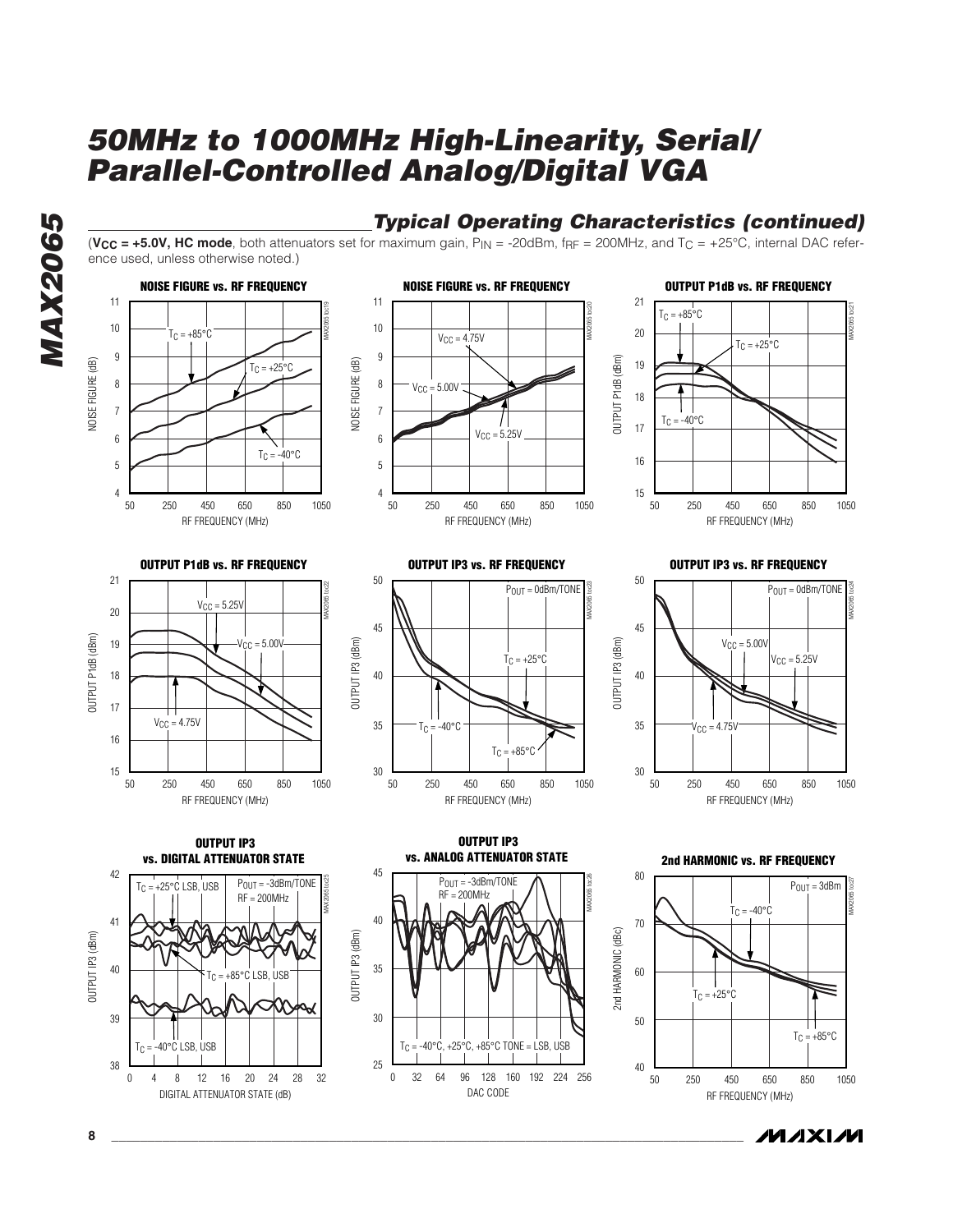#### **Typical Operating Characteristics (continued)**

(**, <b>HC mode**, both attenuators set for maximum gain,  $P_{IN} = -20dBr$ ,  $f_{RF} = 200MHz$ , and  $T_C = +25°C$ , internal DAC reference used, unless otherwise noted.)



RF FREQUENCY (MHz)

50

250 450 650 850 1050

DAC CODE

**MAXM** 

MAX2065 toc30

**MAX2065**

**MAX2065** 

RF FREQUENCY (MHz)

250 450 650 850

50 250 450 650 850 1050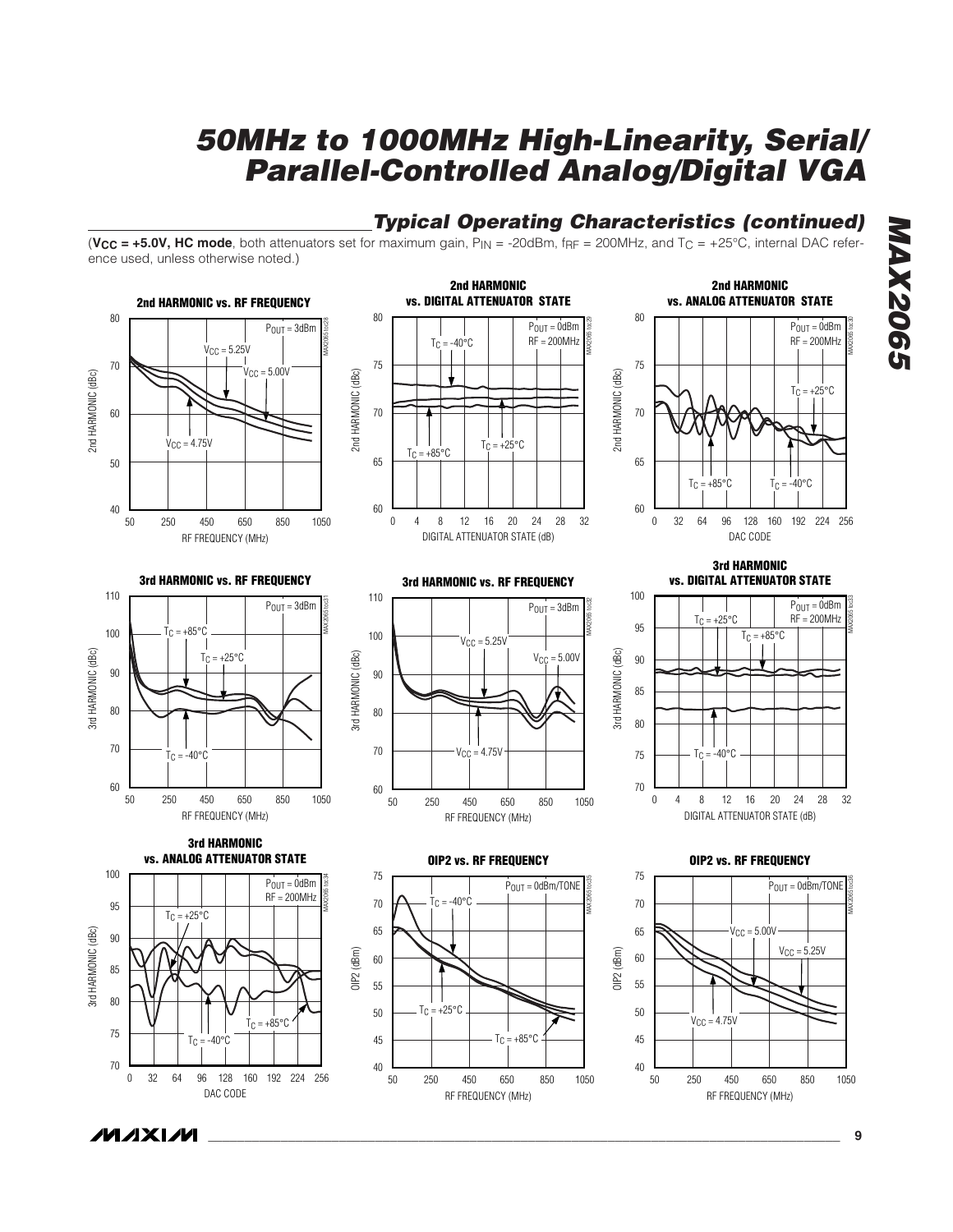#### **Typical Operating Characteristics (continued)**

(**, <b>HC mode**, both attenuators set for maximum gain,  $P_{IN} = -20dBr$ ,  $f_{RF} = 200MHz$ , and  $T_C = +25°C$ , internal DAC reference used, unless otherwise noted.)

















**MAXIM** 



**MAX2065**

**MAX2065**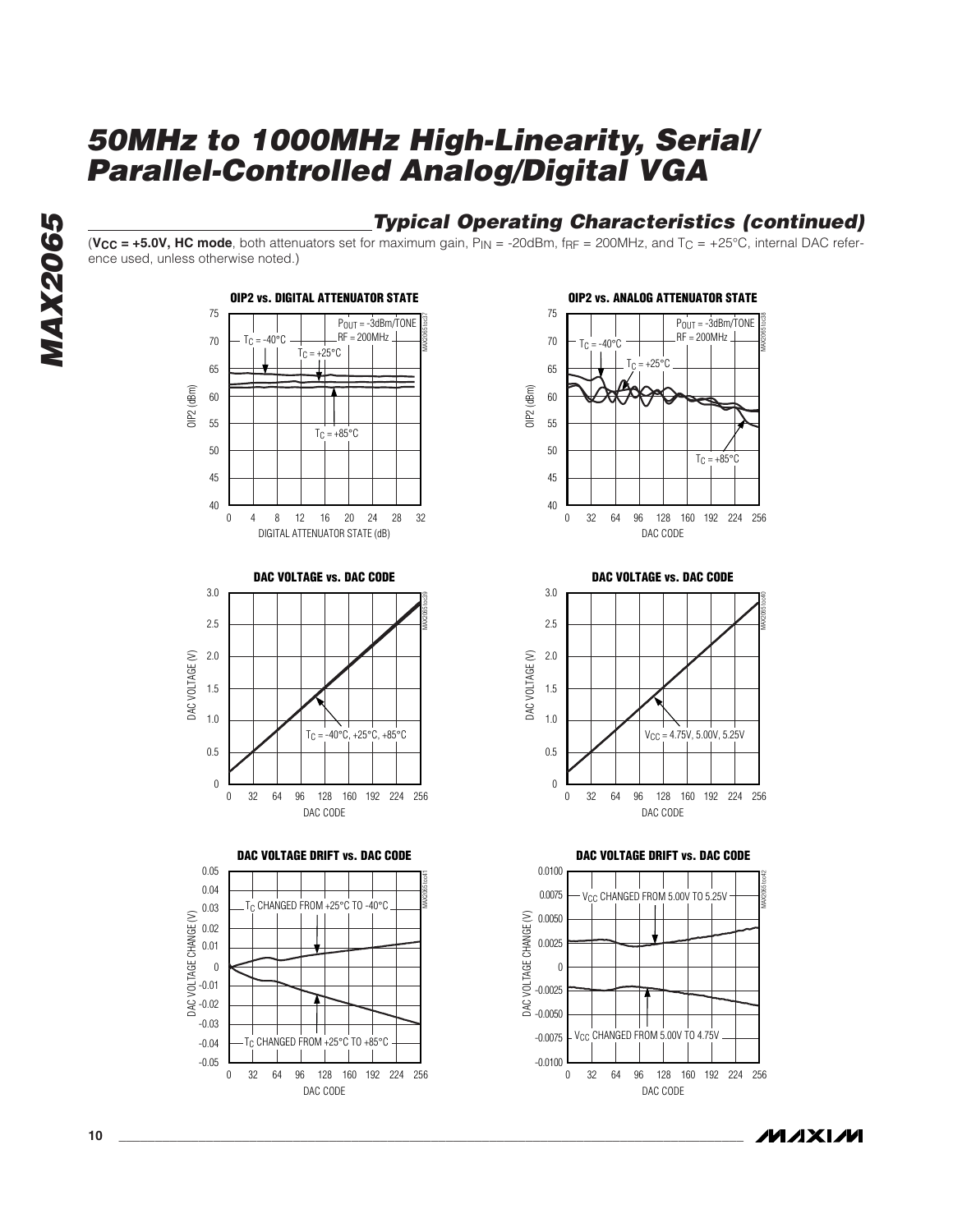#### **Typical Operating Characteristics (continued)**

(**VCC = +5.0V, attenuator only**, maximum gain, PIN = -20dBm and TC = +25°C, unless otherwise noted.)



RF FREQUENCY (MHz)

 $T_C = +85^{\circ}C$ 

250 450 650 850 1050

 $+25^{\circ}$ C



**GAIN vs. RF FREQUENCY (ANALOG ATTENUATOR ONLY)**



GAIN (dB)

-5

50

-2

-3

-4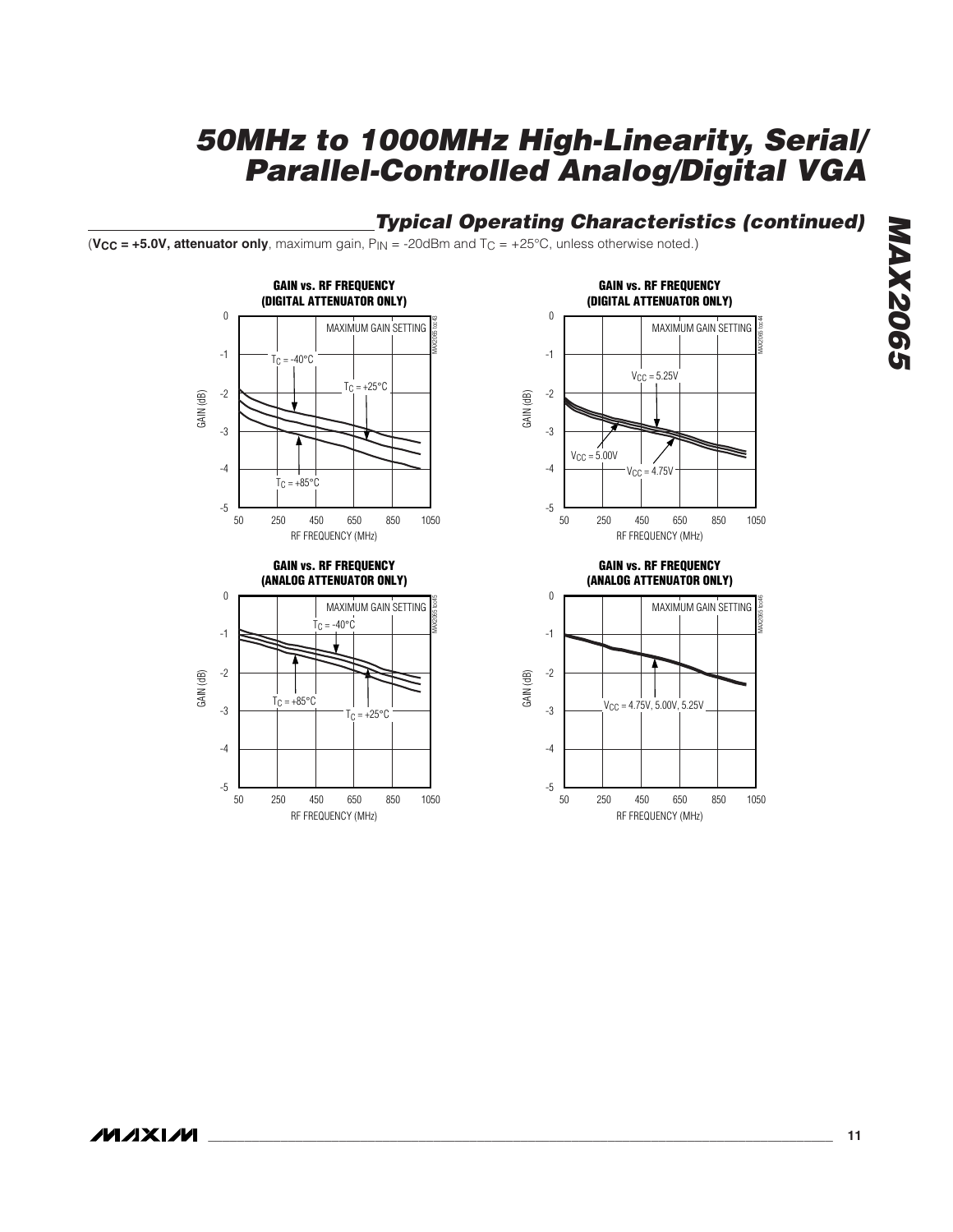**MAX2065 MAX2065** 



**INPUT MATCH OVER DIGITAL ATTENUATOR SETTING vs. RF FREQUENCY**



**OUTPUT MATCH vs. ANALOG ATTENUATOR SETTING (LOW CURRENT MODE)**





(**, LC mode, both attenuators set for maximum gain,**  $P_{IN} = -20$ **dBm, f** $p_F = 200$ **MHz, and**  $T_C = +25^{\circ}$ **C, internal reference** 

**OUTPUT MATCH OVER DIGITAL ATTENUATOR SETTING vs. RF FREQUENCY**



**NOISE FIGURE vs. RF FREQUENCY (LOW CURRENT MODE)**



**GAIN vs. RF FREQUENCY (LOW CURRENT MODE)**

**Typical Operating Characteristics (continued)**

GAIN (dB)



**INPUT MATCH vs. ANALOG ATTENUATOR SETTING (LOW CURRENT MODE)**



**NOISE FIGURE vs. RF FREQUENCY (LOW CURRENT MODE)**



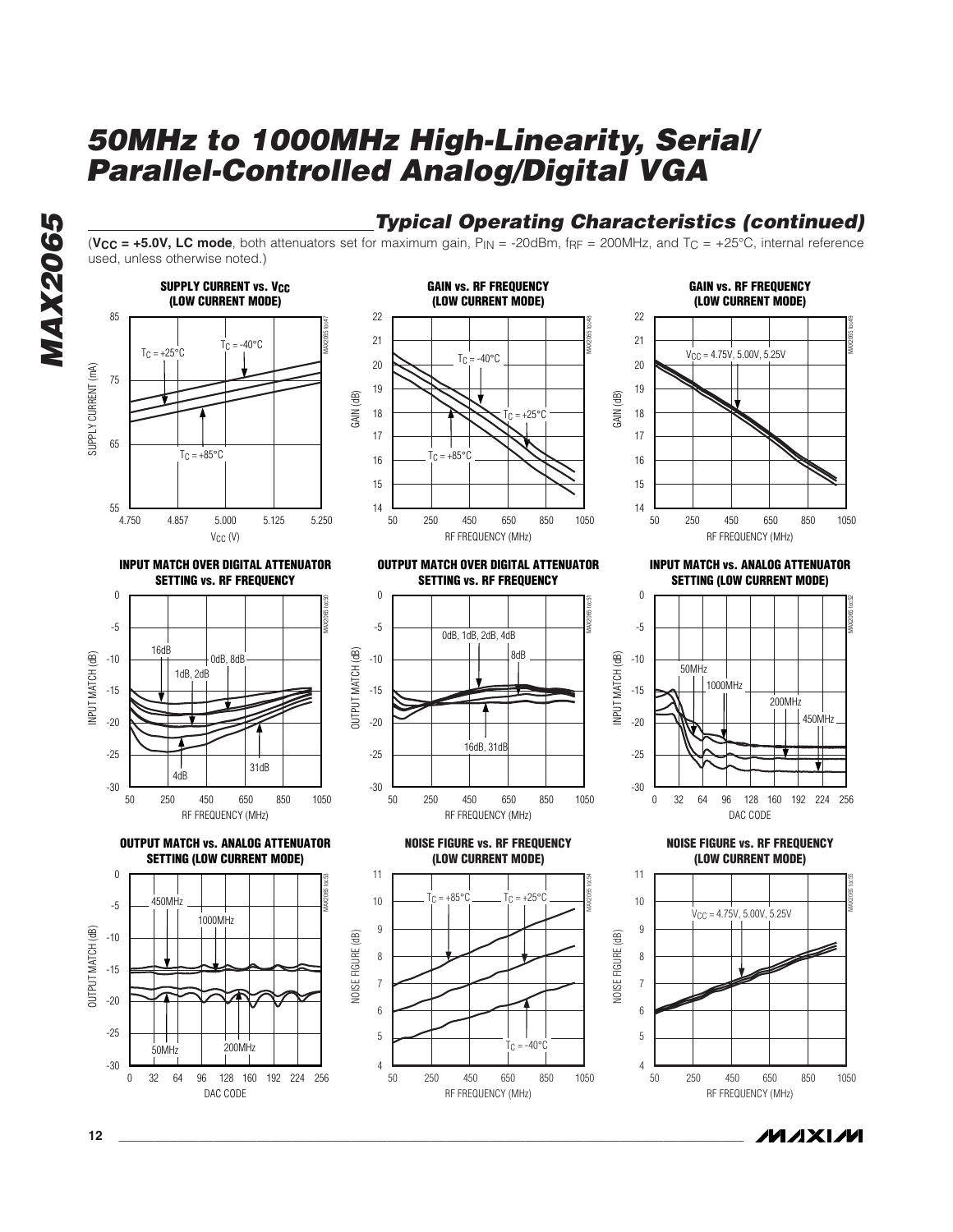### **Typical Operating Characteristics (continued)**

(**, LC mode, both attenuators set for maximum gain,**  $P_{IN} = -20$ **dBm, f** $p_F = 200$ **MHz, and**  $T_C = +25^{\circ}$ **C, internal reference** used, unless otherwise noted.)



**MAXM** 

**MAX2065 MAX2065** 

**\_\_\_\_\_\_\_\_\_\_\_\_\_\_\_\_\_\_\_\_\_\_\_\_\_\_\_\_\_\_\_\_\_\_\_\_\_\_\_\_\_\_\_\_\_\_\_\_\_\_\_\_\_\_\_\_\_\_\_\_\_\_\_\_\_\_\_\_\_\_\_\_\_\_\_\_\_\_\_\_\_\_\_\_\_\_ 13**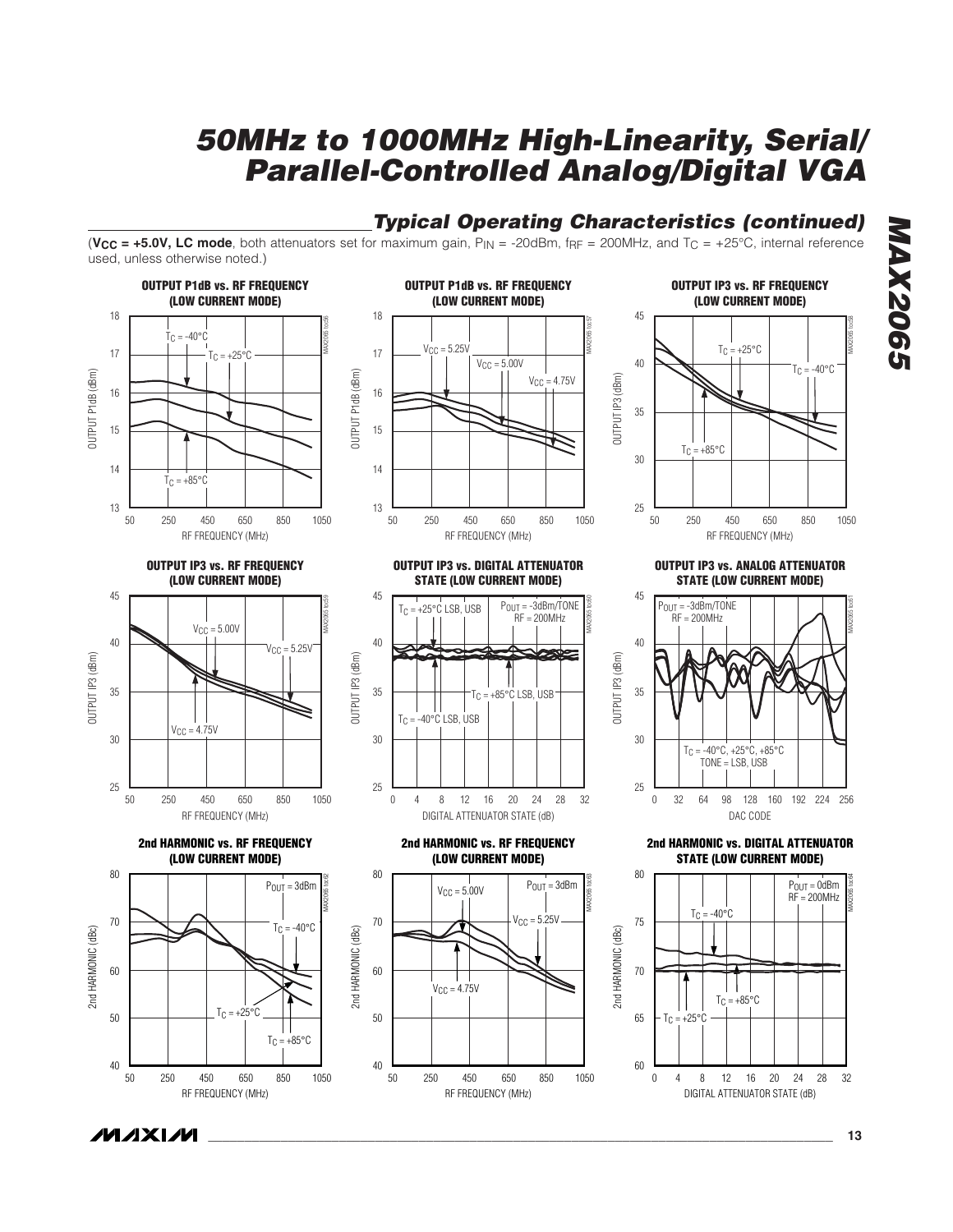





(**, LC mode, both attenuators set for maximum gain,**  $P_{IN} = -20$ **dBm, f** $p_F = 200$ **MHz, and**  $T_C = +25^{\circ}$ **C, internal reference** 

**(LOW CURRENT MODE)**

**3rd HARMONIC vs. ANALOG ATTENUATOR STATE (LOW CURRENT MODE)**



**OIP2 vs. DIGITAL ATTENUATOR STATE (LOW CURRENT MODE)**

 $T_C = +25^{\circ}C$ 

MAX2065 toc72

 $P_{OUT} = -3dBm/TONE$  $RF = 200MHz$ 

75

70 65 60  $T_C = -40$ °C

40

 $\Omega$ 

45 50 55

DIGITAL ATTENUATOR STATE (dB)

 $T_C = +85^{\circ}C$ 

4 8 12 16 20 24 28 32



**3rd HARMONIC vs. RF FREQUENCY**

MAX2065 toc67

**Typical Operating Characteristics (continued)**



**OIP2 vs. RF FREQUENCY (LOW CURRENT MODE)**



**OIP2 vs. ANALOG ATTENUATOR STATE (LOW CURRENT MODE)**



*IVI A* XI*IV*I



**OIP2 vs. RF FREQUENCY (LOW CURRENT MODE)**

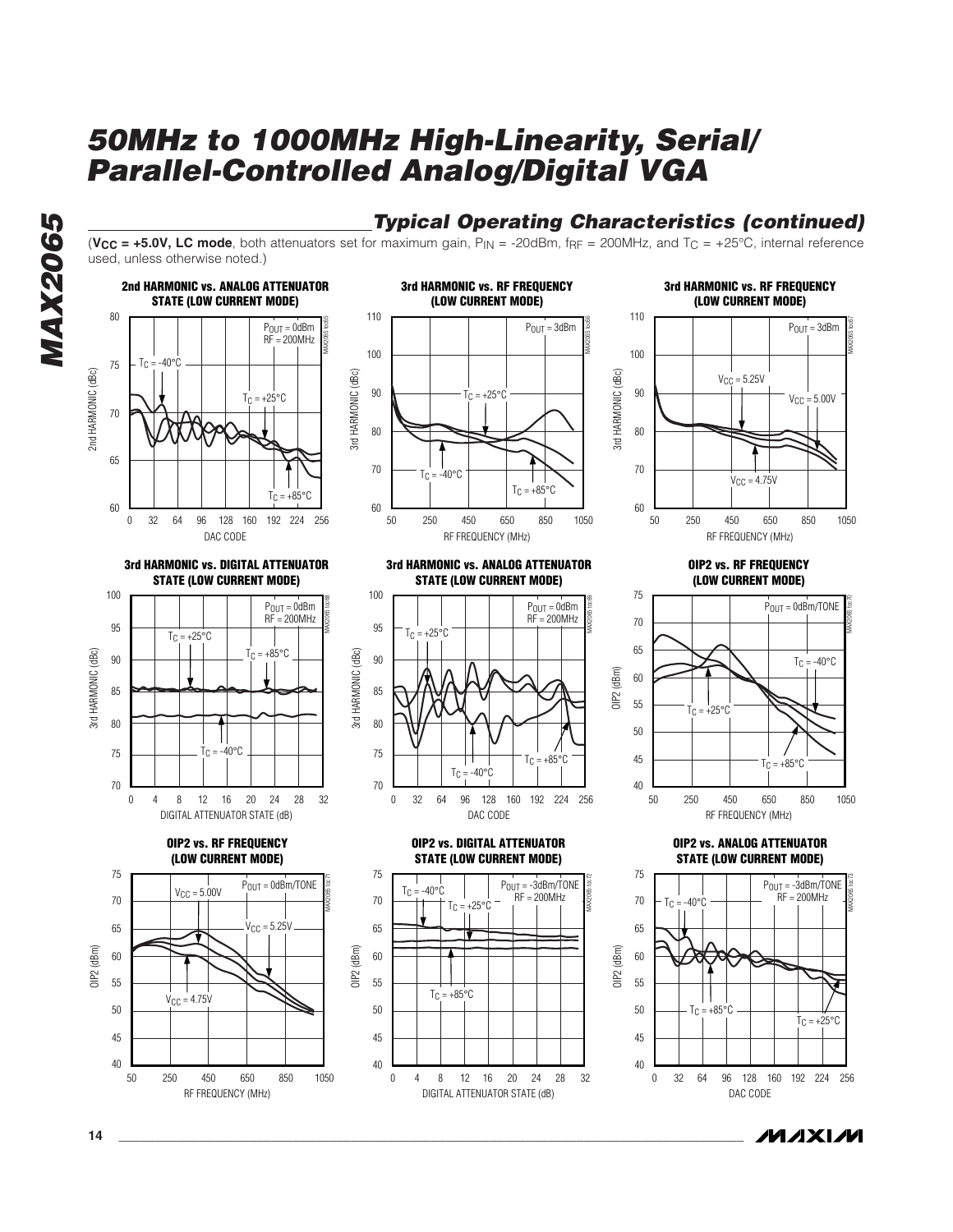#### **Typical Operating Characteristics (continued)**

GAIN (dB)

(**, HC mode, both attenuators set for maximum gain,**  $P_{IN} = -20dBr$ **,**  $f_{RF} = 200MHz$ **, and**  $T_C = +25°C$ **, internal DAC refer**ence used, unless otherwise noted.)





**OUTPUT MATCH OVER DIGITAL ATTENUATOR SETTING vs. RF FREQUENCY**

#### **GAIN vs. RF FREQUENCY** RF FREQUENCY (MHz) 250 450 650 850 1050 21 13 18 17 19 20 16 15 14 50 MAX2065 toc76  $V_{CC} = 3.6V$  $V_{CC} = 3.3V$  $V_{\text{CC}} = 3.0V$

**INPUT MATCH OVER DIGITAL ATTENUATOR SETTING vs. RF FREQUENCY**



0 MAX2065 toc78  $V_{CC} = 3.3V$ -5 0dB, 1dB, 2dB, 4dB OUTPUT MATCH (dB) OUTPUT MATCH (dB) -10 -15 -20 8dB -25 16dB, 31dB -30 0 200 400 600 800 1000 RF FREQUENCY (MHz)

**INPUT MATCH vs. ANALOG ATTENUATOR SETTING**







**NOISE FIGURE vs. RF FREQUENCY**

11

10

9 8 7

4

50

6 5



**NOISE FIGURE vs. RF FREQUENCY**



**MAX2065 MAX2065**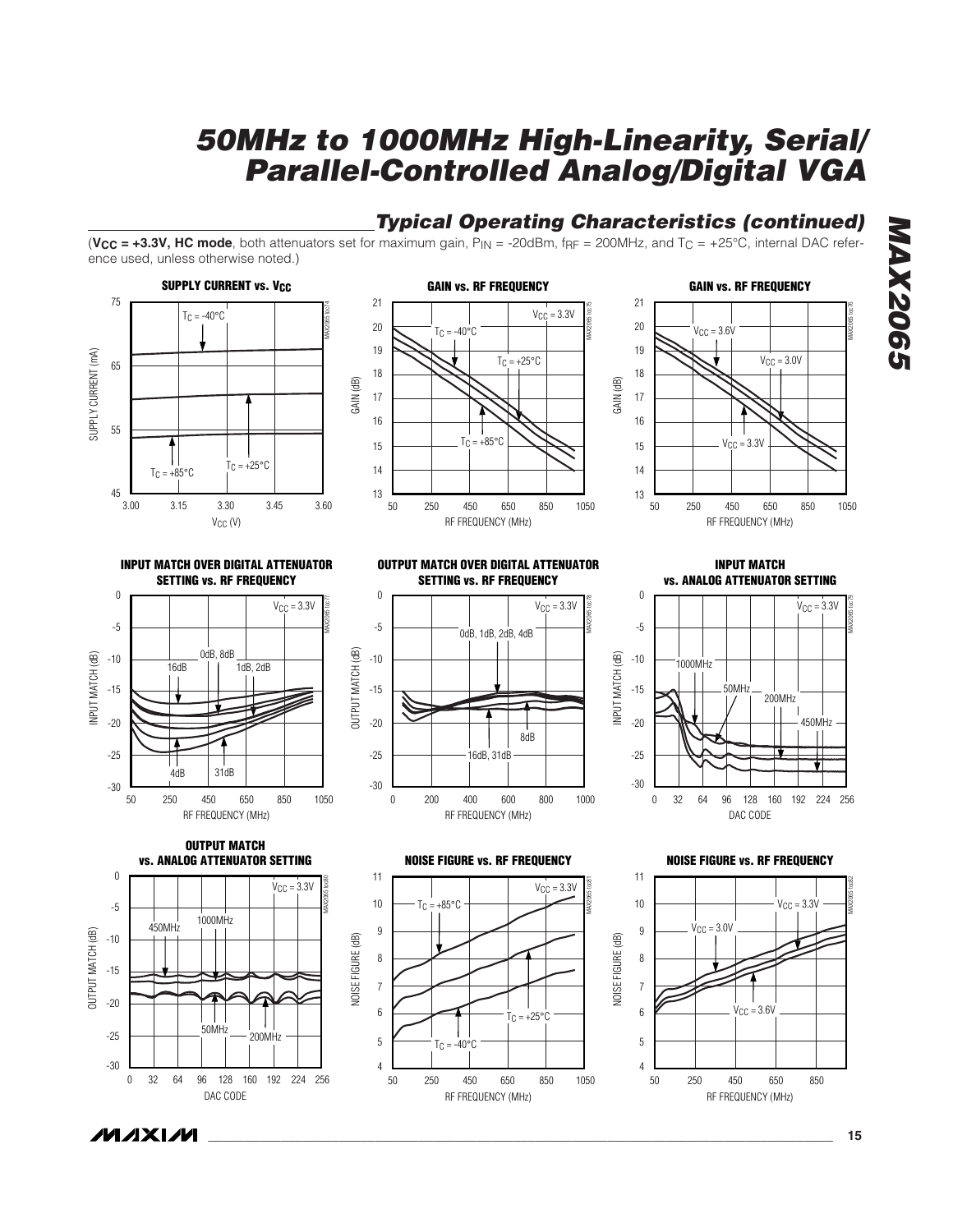**Typical Operating Characteristics (continued)**

**MAX2065 MAX2065** 

#### (**VCC = +3.3V, HC mode**, both attenuators set for maximum gain, PIN = -20dBm, fRF = 200MHz, and TC = +25°C, internal DAC reference used, unless otherwise noted.) **OUTPUT P1dB vs. RF FREQUENCY OUTPUT P1dB vs. RF FREQUENCY OUTPUT IP3 vs. RF FREQUENCY** 17 17 50 MAX2065 toc83 MAX2065 toc84  $V_{CC} = 3.3V$  $V_{CC} = 3.3V$ 16  $V_{\text{CC}} = 3.3V$ 16  $T_C = -40$ °C  $T_{\text{C}} = +25^{\circ}\text{C}$ 45  $V_{CC} = 3.6V$ 15 15 OUTPUT P1dB (dBm) OUTPUT P1dB (dBm) OUTPUT P1dB (dBm) OUTPUT P1dB (dBm) 40 OUTPUT IP3 (dBm) OUTPUT IP3 (dBm) 14  $T_C = +25^{\circ}C$ 14  $T_C = -40^{\circ}$ C 13 13 35 12 12  $T_C = +85^{\circ}$ C 30  $V_{CC} = 3.0V$ 11 11 25 10 10  $T_{C} = +85^{\circ}C$ 9 9 20 50 250 450 650 850 1050 50 250 450 650 850 1050 50 250 450 650 850 1050 RF FREQUENCY (MHz) RF FREQUENCY (MHz) RF FREQUENCY (MHz) **OUTPUT IP3 OUTPUT IP3 OUTPUT IP3 vs. RF FREQUENCY vs. DIGITAL ATTENUATOR STATE vs. ANALOG ATTENUATOR STATE** 50 39 45 MAX2065 toc87 MAX2065 toc86  $P_{OUT} = -3dBm/TONE$  $P_{OUT} = -3dBm/TONE$  $V_{\text{CC}} = 3.3V$  $V_{C}$  =  $3.3V$ RF = 200MHz RF = 200MHz 45 38  $V_{CC} = 3.3V$ 40 OUTPUT IP3 (dBm) OUTPUT IP3 (dBm) OUTPUT IP3 (dBm) OUTPUT IP3 (dBm) OUTPUT IP3 (dBm) 40 OUTPUT IP3 (dBm)  $V_{CC} = 3.6V$ 37 35 35 36 30 30 35  $T_C = -40\degree C, +25\degree C, +85\degree C$  $T_C = -40°C, +25°C, +85°C$ 25 TONE = LSB, USB TONE = LSB, USB  $V_{CC} = 3.0V$ 20 34 25 0 0 32 64 96 128 160 192 224 256 250 450 650 850 1050 50 4 8 12 16 20 24 28 32 DAC CODE RF FREQUENCY (MHz) DIGITAL ATTENUATOR STATE (dB) **2nd HARMONIC vs. DIGITAL ATTENUATOR STATE 2nd HARMONIC vs. RF FREQUENCY 2nd HARMONIC vs. RF FREQUENCY** 70 80 80 MAX2065 toc89 MAX2065 toc90  $P_{OUT} = 3d$ Bm  $P_{OUT} = 3$ dBm  $P_{OUT} = 0$ d $Bm$  $T_C = +85^{\circ}C$ RF = 200MHz  $V_{\text{CC}} = 3.3V$  $= +25^{\circ}$  $V_{CC} = 3.3V$  $V_{CC} = 3.3V$ 70 70 65 2nd HARMONIC (dBc) 2nd HARMONIC (dBc) 2nd HARMONIC (dBc) 2nd HARMONIC (dBc) 2nd HARMONIC (dBc) 2nd HARMONIC (dBc)  $V_{CC} = 3.6V$  $= +85^{\circ}$ C 60 60 60 50 50  $\vert \vert$  $\Gamma_{C} = +25^{\circ}$ C 55 ┯ 40 40  $-40^{\circ}$ C  $T_C = -40$ °C  $V_{\text{CC}} = 3.0V$ 30 30 50  $\overline{0}$ 4 8 12 16 20 24 28 32 50 250 450 650 850 1050 50 250 450 650 850 1050

RF FREQUENCY (MHz)

MAX2065 toc85

MAX2065 toc88

MAX2065 toc91

DIGITAL ATTENUATOR STATE (dB)

**MAXIM** 

**16 \_\_\_\_\_\_\_\_\_\_\_\_\_\_\_\_\_\_\_\_\_\_\_\_\_\_\_\_\_\_\_\_\_\_\_\_\_\_\_\_\_\_\_\_\_\_\_\_\_\_\_\_\_\_\_\_\_\_\_\_\_\_\_\_\_\_\_\_\_\_\_\_\_\_\_\_\_\_\_\_\_\_\_\_\_\_**

RF FREQUENCY (MHz)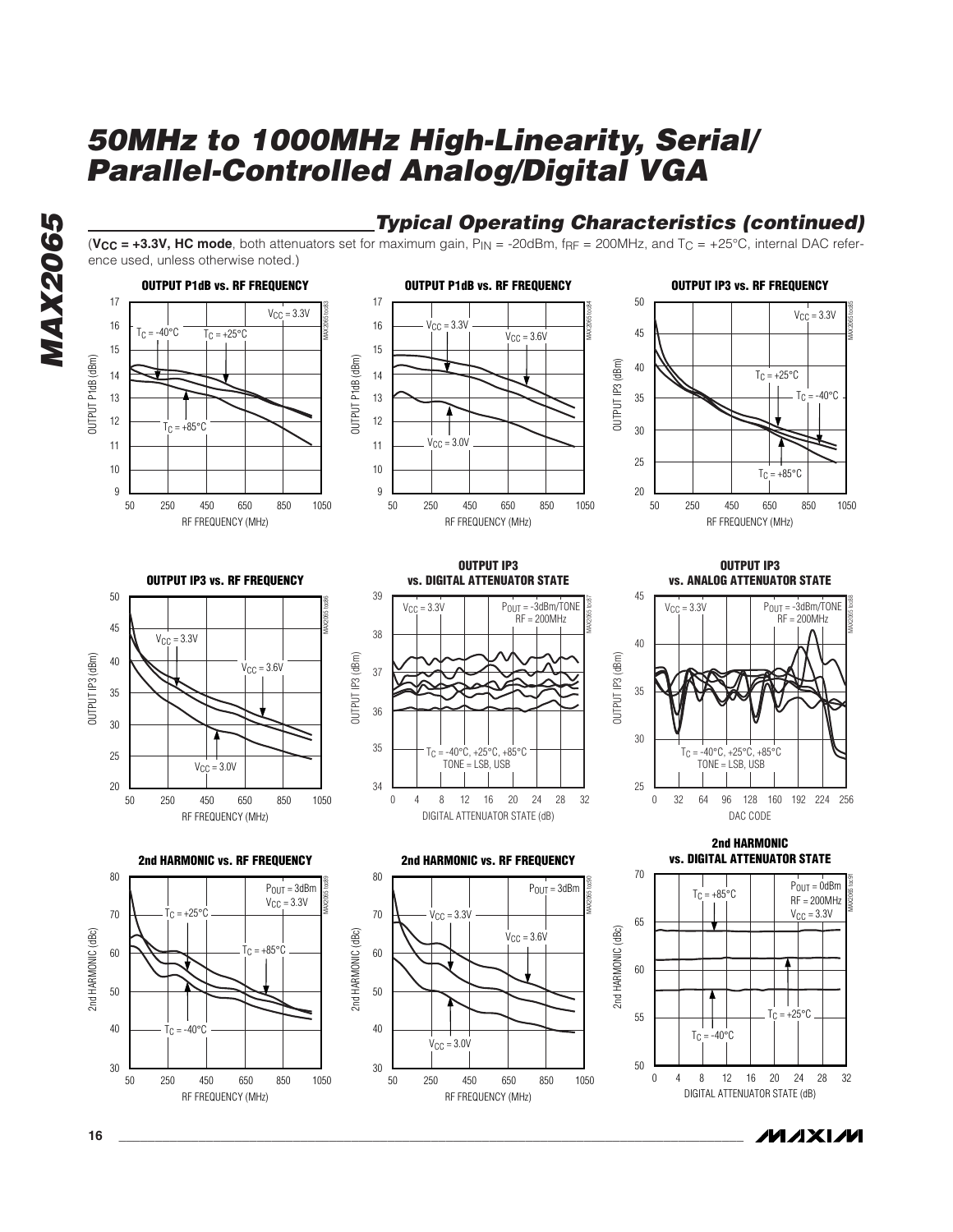### **Typical Operating Characteristics (continued)**

(**, HC mode, both attenuators set for maximum gain,**  $P_{IN} = -20dBr$ **,**  $f_{RF} = 200MHz$ **, and**  $T_C = +25°C$ **, internal DAC refer**ence used, unless otherwise noted.)



**MAX2065 MAX2065** 

**MAXM**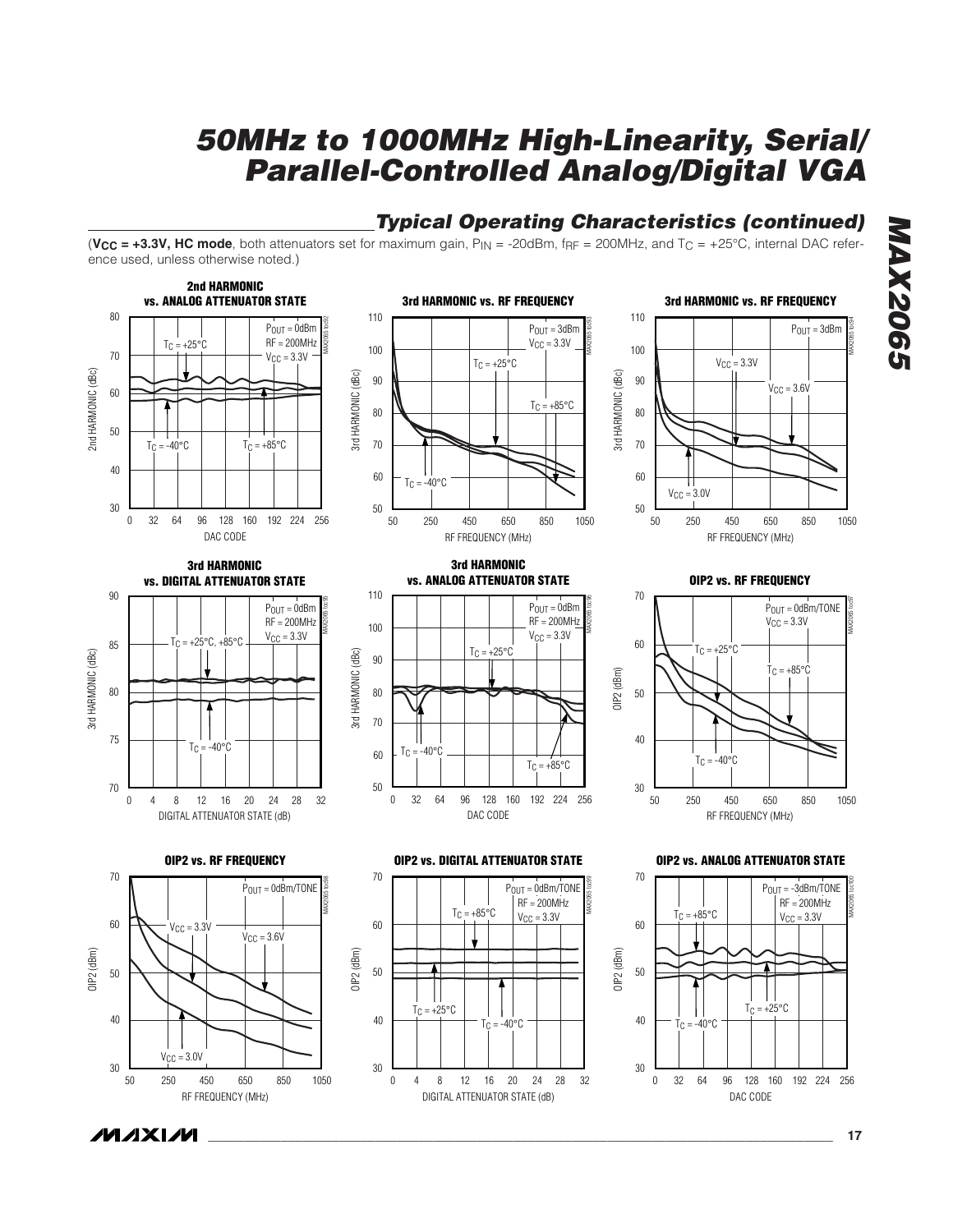#### **Pin Description**

| <b>PIN</b>                                | <b>NAME</b>             | <b>DESCRIPTION</b>                                                                                                                                                                                                                 |
|-------------------------------------------|-------------------------|------------------------------------------------------------------------------------------------------------------------------------------------------------------------------------------------------------------------------------|
| 1, 16, 19, 22,<br>24-28, 30,<br>31, 33-36 | <b>GND</b>              | Ground                                                                                                                                                                                                                             |
| $\mathbf{2}$                              | VREF_SELECT             | DAC Reference Voltage Selection Logic Input. Logic 1 = internal DAC reference voltage,<br>Logic 0 = external DAC reference voltage. Logic input disabled (don't care) when VDAC_EN = Logic 0.                                      |
| 3                                         | VDAC_EN                 | DAC Enable/Disable Logic Input. Logic 0 = disable DAC circuit, Logic 1 = enable DAC circuit.                                                                                                                                       |
| $\overline{4}$                            | <b>DATA</b>             | SPI Data Digital Input                                                                                                                                                                                                             |
| 5                                         | <b>CLK</b>              | SPI Clock Digital Input                                                                                                                                                                                                            |
| 6                                         | $\overline{\text{CS}}$  | SPI Chip-Select Digital Input                                                                                                                                                                                                      |
| $\boldsymbol{7}$                          | VDD_LOGIC               | Digital Logic Supply Input                                                                                                                                                                                                         |
| 8                                         | SER/PAR                 | Digital Attenuator SPI or Parallel Control Selection Logic Input. Logic 0 = parallel control,<br>Logic $1 =$ serial control.                                                                                                       |
| 9                                         | STATE_A                 | Digital Attenuator Preprogrammed Attenuation State Logic Input                                                                                                                                                                     |
| 10                                        | STATE B                 | <b>State A</b><br><b>State B</b><br><b>Digital Attenuator</b><br>$Logic = 0$<br>$Logic = 0$<br>Preprogrammed State 1<br>$Logic = 1$<br>$Logic = 0$<br>Preprogrammed State 2<br>$Logic = 0$<br>$Logic = 1$<br>Preprogrammed State 3 |
|                                           |                         | $Logic = 1$<br>$Logic = 1$<br>Preprogrammed State 4                                                                                                                                                                                |
| 11                                        | D <sub>4</sub>          | 16dB Attenuator Logic Input. Logic 0 = disable, Logic 1 = enable.                                                                                                                                                                  |
| 12                                        | D <sub>3</sub>          | 8dB Attenuator Logic Input. Logic 0 = disable, Logic 1 = enable.                                                                                                                                                                   |
| 13                                        | D <sub>2</sub>          | 4dB Attenuator Logic Input. Logic 0 = disable, Logic 1 = enable.                                                                                                                                                                   |
| 14                                        | D <sub>1</sub>          | 2dB Attenuator Logic Input. Logic 0 = disable, Logic 1 = enable.                                                                                                                                                                   |
| 15                                        | D <sub>0</sub>          | 1dB Attenuator Logic Input. Logic 0 = disable, Logic 1 = enable.                                                                                                                                                                   |
| 17                                        | AMP_OUT                 | Driver Amplifier Output (50Ω)                                                                                                                                                                                                      |
| 18                                        | <b>RSET</b>             | Driver Amplifier Bias-Setting. See the External Bias section.                                                                                                                                                                      |
| 20<br>21                                  | AMP_IN<br>VCC_AMP       | Driver Amplifier Input (50 $\Omega$ )                                                                                                                                                                                              |
| 23                                        |                         | Driver Amplifier Supply Voltage Input                                                                                                                                                                                              |
|                                           | ATTEN2_OUT              | 5-Bit Digital Attenuator Output (50Ω)                                                                                                                                                                                              |
| 29<br>32                                  | ATTEN2_IN<br>ATTEN1_OUT | 5-Bit Digital Attenuator Input (50 $\Omega$ )<br>Analog Attenuator Output (50 $\Omega$ )                                                                                                                                           |
| 37                                        | ATTEN1_IN               | Analog Attenuator Input (50 $\Omega$ )                                                                                                                                                                                             |
| 38                                        | VCC_ANALOG              | Analog Bias and Control Supply Voltage Input                                                                                                                                                                                       |
| 39                                        | ANALOG_VCTRL            | Analog Attenuator Voltage Control Input                                                                                                                                                                                            |
| 40                                        | VREF_IN                 | External DAC Voltage Reference Input                                                                                                                                                                                               |
|                                           |                         | Exposed Pad. Internally connected to GND. Connect EP to GND for proper RF performance and                                                                                                                                          |
|                                           | EP                      | enhanced thermal dissipation.                                                                                                                                                                                                      |

**MAX2065**

**MAX2065**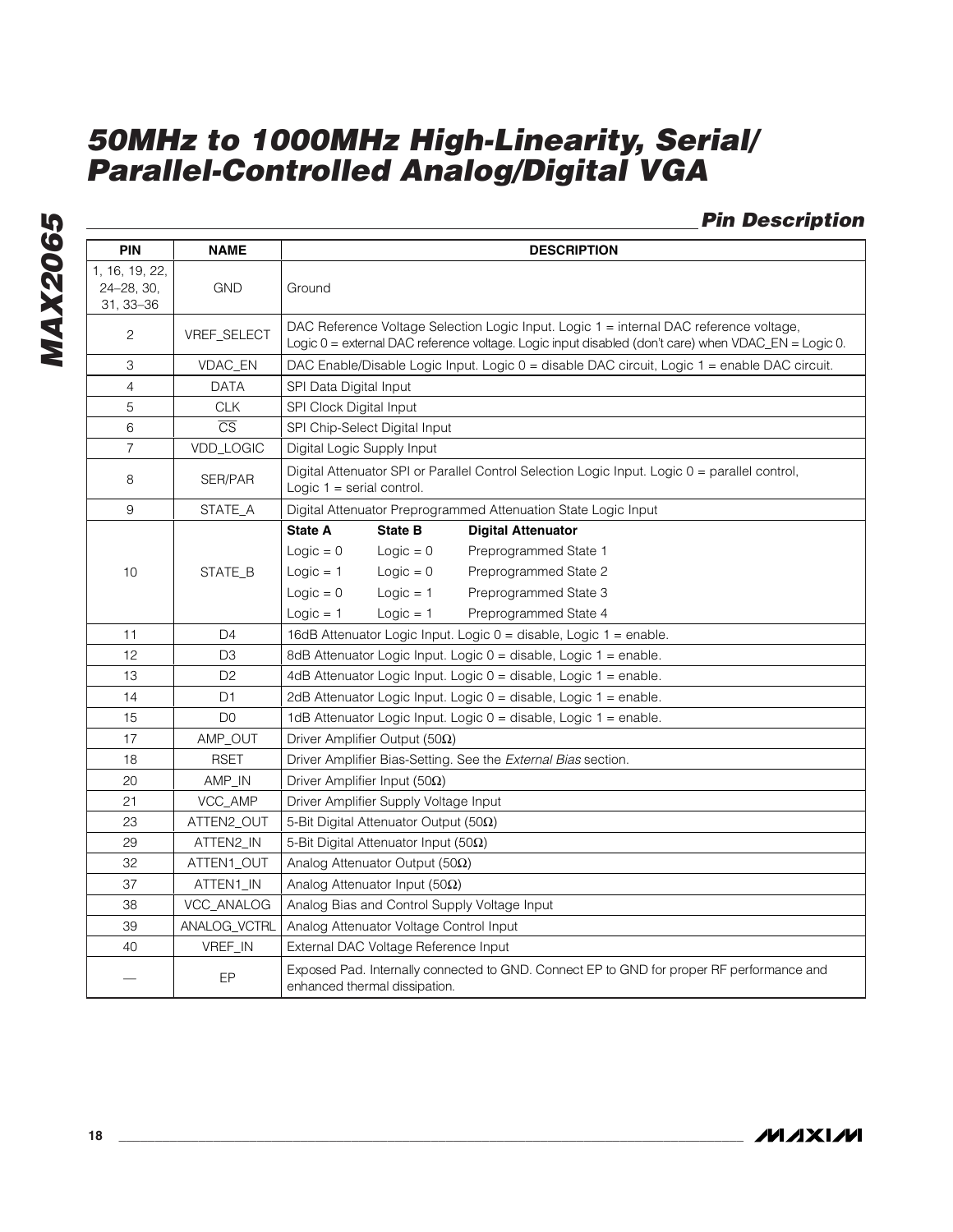#### **Detailed Description**

The MAX2065 high-linearity analog/digital variable-gain amplifier is a general-purpose, high-performance amplifier designed to interface with  $50Ω$  systems operating in the 50MHz to 1000MHz frequency range.

The MAX2065 integrates one digital attenuator and one analog attenuator to provide 62dB of total gain control, as well as a driver amplifier optimized to provide high gain, high IP3, low noise figure, and low power consumption. For applications that do not require high linearity, the bias current of the amplifier can be adjusted by an external resistor to further reduce power consumption.

The digital attenuator is controlled as a slave peripheral using either the SPI-compatible interface or a parallel bus with 31dB total adjustment range in 1dB steps. An added feature allows "rapid-fire" gain selection between each of the four unique steps (preprogrammed by the user through the SPI-compatible interface). The 2-pin control allows the user to quickly access any one of four customized attenuation states without reprogramming the SPI bus. The analog attenuator is controlled using an external voltage or through the SPI-compatible interface using an on-chip DAC. Because each of the three stages has its own external RF input and RF output, this component can be configured to either optimize NF (amplifier configured first), OIP3 (amplifier last), or a compromise of NF and OIP3. The device's performance features include 22dB standalone amplifier gain (amplifier only), 6.5dB NF at maximum gain (includes attenuator insertion loss for both attenuators), and a high OIP3 level of +42dBm. Each of these features makes the MAX2065 an ideal VGA for numerous receiver and transmitter applications.

#### **Analog and 5-Bit Digital Attenuator Control** The MAX2065 integrates one analog attenuator and

consumption for linearity performance.

one 5-bit digital attenuator to achieve a high level of dynamic range. The analog attenuator has a 31dB range and is controlled using an external voltage or through the 3-wire serial peripheral interface (SPI) using an on-chip 8-bit DAC. The digital attenuator has a 31dB control range, a 1dB step size, and is programmed through the 3-wire SPI. See the Applications Information section and Table 1 for attenuator programming details. The attenuators can be used for both static and dynamic power control.

In addition, the MAX2065 operates from a single +5V supply, or a single +3.3V supply with slightly reduced performance, and has adjustable bias to trade current

#### **Driver Amplifier**

The MAX2065 includes a high-performance driver with a fixed gain of 22dB. The driver amplifier circuit is optimized for high linearity for the 50MHz to 1000MHz frequency range.

#### **Applications Information**

#### **SPI Interface and Attenuator Settings**

The digital attenuator is programmed through the 3-wire SPI/MICROWIRE™-compatible serial interface using 5-bit words. Twenty-eight bits of data are shifted in MSB first and is framed by  $\overline{CS}$ . When  $\overline{CS}$  is low, the clock is active and data is shifted on the rising edge of the clock. When  $\overline{CS}$  transitions high, the data is latched and the attenuator setting changes (Figure 1). See Table 2 for details on the SPI data format.

| <b>VDAC EN</b> | <b>SER/PAR</b> | <b>VREF SELECT</b> | <b>ANALOG</b><br><b>ATTENUATOR</b>        | <b>DIGITAL</b><br><b>ATTENUATOR</b> | <b>D/A CONVERTER</b>                                |
|----------------|----------------|--------------------|-------------------------------------------|-------------------------------------|-----------------------------------------------------|
| 0              | 0              | Χ                  | Controlled by external<br>control voltage | Parallel controlled                 | <b>Disabled</b>                                     |
|                | 0              |                    | Controlled by on-chip<br><b>DAC</b>       | Parallel controlled                 | Enabled (DAC uses on-<br>chip voltage reference)    |
| 0              |                | X                  | Controlled by external<br>control voltage | SPI controlled                      | Disabled                                            |
|                |                | $\Omega$           | Controlled by on-chip<br><b>DAC</b>       | SPI controlled                      | Enabled (DAC uses<br>external voltage<br>reference) |

#### **Table 1. Control Logic**

 $X = Don't care.$ 

MICROWIRE is a trademark of National Semiconductor Corp.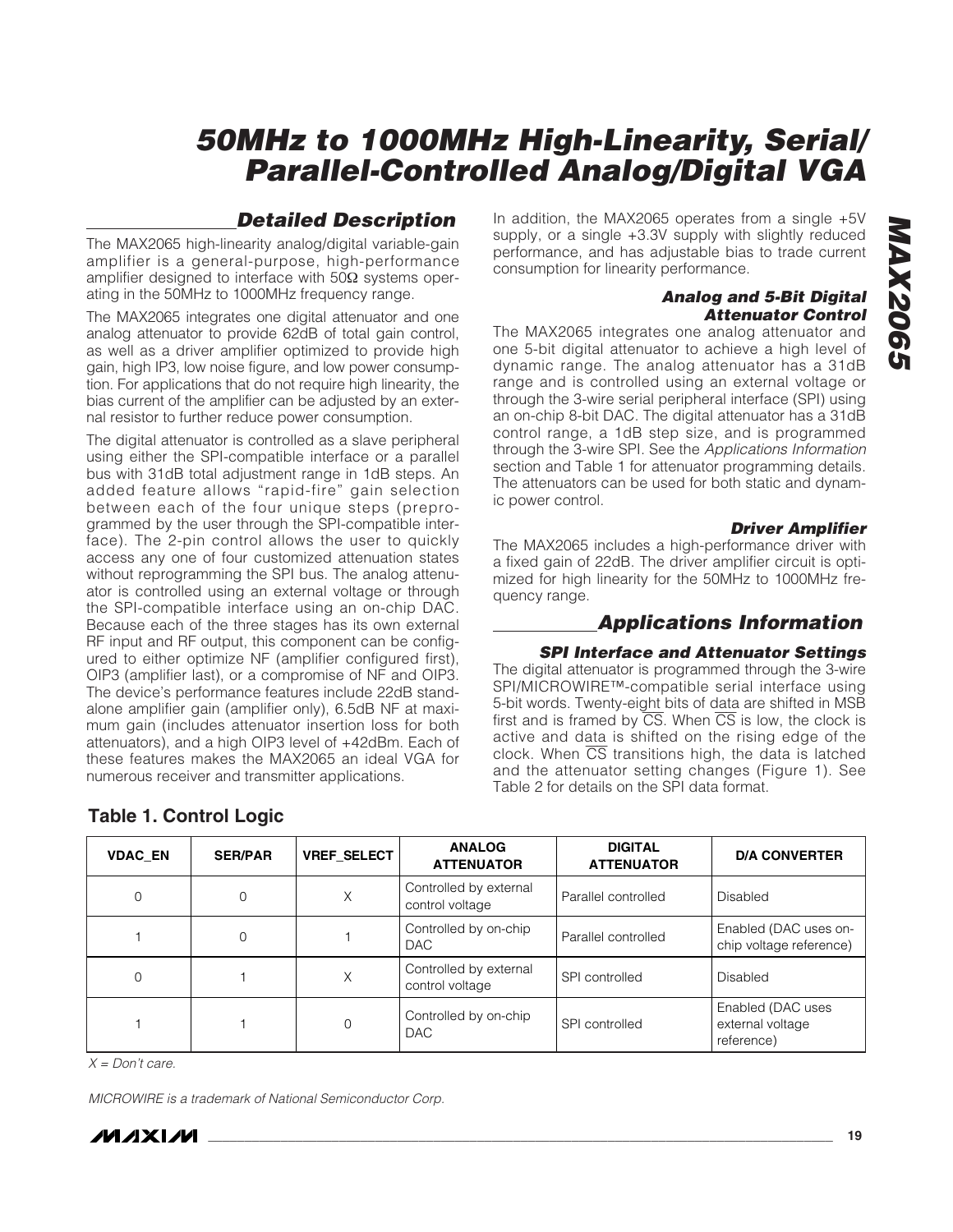

Figure 1. MAX2065 SPI Timing Diagram

#### **Table 2. SPI Data Format**

| <b>FUNCTION</b>            | <b>BIT</b>      | <b>DESCRIPTION</b>                                                                                                |
|----------------------------|-----------------|-------------------------------------------------------------------------------------------------------------------|
|                            | D27 (MSB)       | 16dB step (MSB of the 5-bit word used to program the digital attenuator state 4)                                  |
|                            | D <sub>26</sub> | 8dB step                                                                                                          |
| Digital Attenuator State 4 | D <sub>25</sub> | 4dB step                                                                                                          |
|                            | D <sub>24</sub> | 2dB step                                                                                                          |
|                            | D <sub>23</sub> | 1dB step (LSB)                                                                                                    |
|                            | D <sub>22</sub> |                                                                                                                   |
|                            | D <sub>21</sub> |                                                                                                                   |
| Digital Attenuator State 3 | D <sub>20</sub> | 5-bit word used to program the digital attenuator state 3 (see the description for digital<br>attenuator state 4) |
|                            | D <sub>19</sub> |                                                                                                                   |
|                            | D <sub>18</sub> |                                                                                                                   |
|                            | D <sub>17</sub> |                                                                                                                   |
|                            | D <sub>16</sub> |                                                                                                                   |
| Digital Attenuator State 2 | D <sub>15</sub> | 5-bit word used to program the digital attenuator state 2 (see the description for digital<br>attenuator state 4) |
|                            | D <sub>14</sub> |                                                                                                                   |
|                            | D <sub>13</sub> |                                                                                                                   |
|                            | D <sub>12</sub> |                                                                                                                   |
|                            | D <sub>11</sub> |                                                                                                                   |
| Digital Attenuator State 1 | D <sub>10</sub> | 5-bit word used to program the digital attenuator state 1 (see the description for digital<br>attenuator state 4) |
|                            | D <sub>9</sub>  |                                                                                                                   |
|                            | D <sub>8</sub>  |                                                                                                                   |

**MAX2065**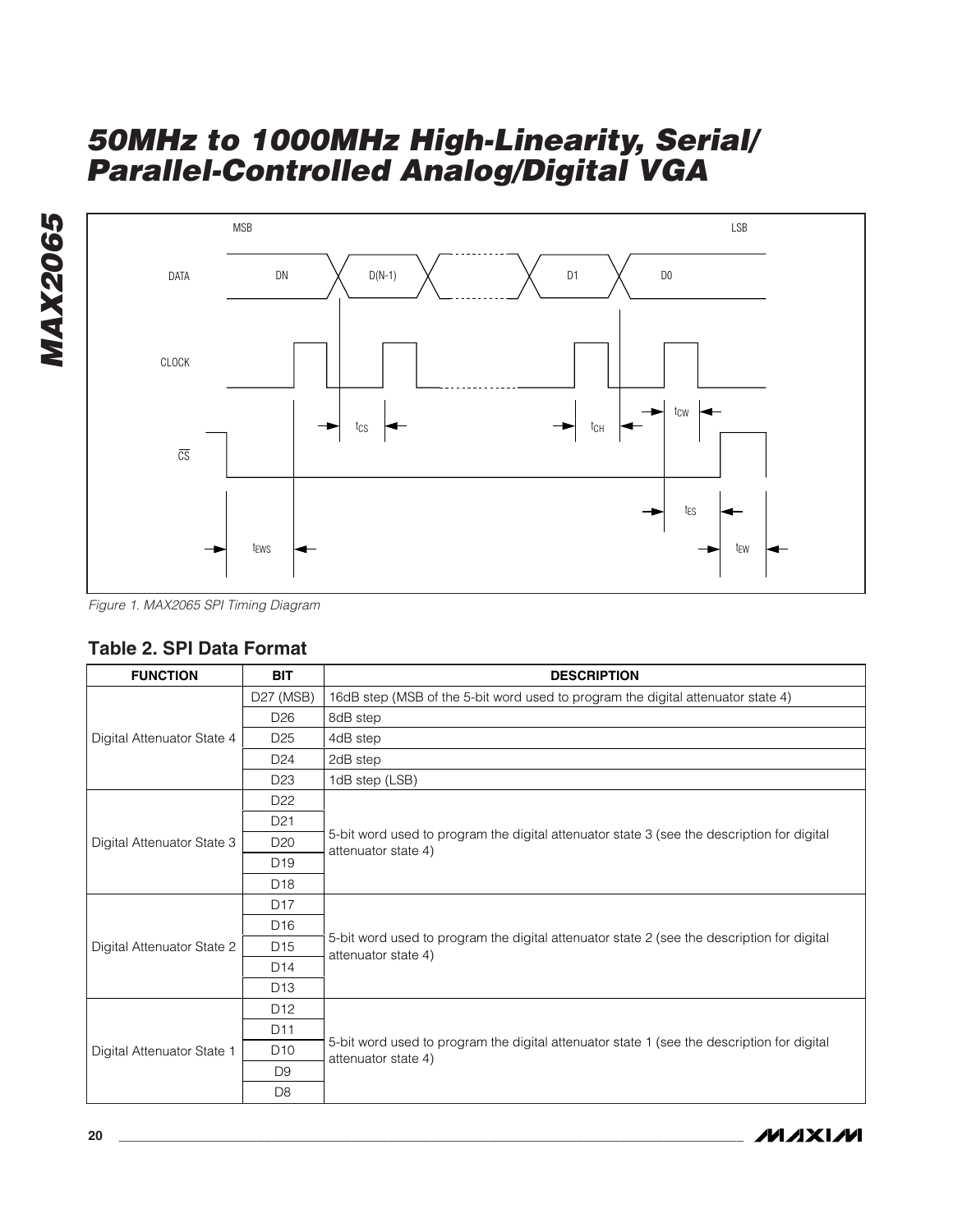| <b>FUNCTION</b> | <b>BIT</b>     | <b>DESCRIPTION</b>                                               |
|-----------------|----------------|------------------------------------------------------------------|
|                 | D7             | Bit 7 (MSB) of on-chip DAC used to program the analog attenuator |
|                 | D <sub>6</sub> | Bit 6 of DAC                                                     |
|                 | D <sub>5</sub> | Bit 5 of DAC                                                     |
| On-Chip DAC     | D <sub>4</sub> | Bit 4 of DAC                                                     |
|                 | D <sub>3</sub> | Bit 3 of DAC                                                     |
|                 | D <sub>2</sub> | Bit 2 of DAC                                                     |
|                 | D <sub>1</sub> | Bit 1 of DAC                                                     |
|                 | DO (LSB)       | Bit 0 (LSB) of the on-chip DAC                                   |

#### **Table 2. SPI Data Format (continued)**

#### **Attenuator and DAC Operation**

The analog attenuator is controlled by an external control voltage applied at ANALOG\_VCTRL (pin 39) or by the on-chip 8-bit DAC, while the digital attenuator is controlled through the SPI-compatible interface or parallel bus. The DAC enable/disable logic-input pin (VDAC\_EN), digital attenuator SPI or parallel control selection logic-input pin (SER/PAR), and the DAC reference voltage selection logic-input pin (VREF\_SELECT) determine how the attenuators are controlled. The onchip DAC can also be enabled or disabled. When the DAC is enabled, either the on-chip voltage reference or the external voltage reference can be selected. See Table 1 for the attenuator and DAC operation truth table.

#### **Digital Attenuator Settings Using the Parallel Control Bus**

To capitalize on its fast 25ns switching capability, the MAX2065 offers a supplemental 5-bit parallel control interface. The digital logic attenuator-control pins (D0–D4) enable the attenuator stages (Table 3).

Direct access to this 5-bit bus enables the user to avoid any programming delays associated with the SPI interface. One of the limitations of any SPI bus is the speed at which commands can be clocked into each peripheral device. By offering direct access to the 5-bit parallel interface, the user can quickly shift between digital attenuator states needed for critical "fast-attack" automatic gain control (AGC) applications.

#### **"Rapid-Fire" Preprogrammed Attenuation States**

The MAX2065 has an added feature that provides "rapid fire" gain selection between four preprogrammed attenuation steps. As with the supplemental 5-bit bus mentioned above, this "rapid fire" gain selection allows the user to quickly access any one of four customized digital attenuation states without incurring the delays associated with reprogramming the device through the SPI bus.

The switching speed is comparable to that achieved using the supplemental 5-bit parallel bus. However, by employing this specific feature, the digital attenuator I/O is further reduced by a factor of either 5 or 2.5 (5 control bits vs. 1 or 2, respectively) depending on the number of states desired.

#### **Table 3. Digital Attenuator Settings (Parallel Control)**

| <b>INPUT</b>   | $LOGIC = 0 (OR GROWND)$                                    | $LOGIC = 1$            |
|----------------|------------------------------------------------------------|------------------------|
| D0             | Disable 1dB attenuator, or when SPI is default programmer  | Enable 1dB attenuator  |
|                | Disable 2dB attenuator, or when SPI is default programmer  | Enable 2dB attenuator  |
| D <sub>2</sub> | Disable 4dB attenuator, or when SPI is default programmer  | Enable 4dB attenuator  |
| D3             | Disable 8dB attenuator, or when SPI is default programmer  | Enable 8dB attenuator  |
| D4             | Disable 16dB attenuator, or when SPI is default programmer | Enable 16dB attenuator |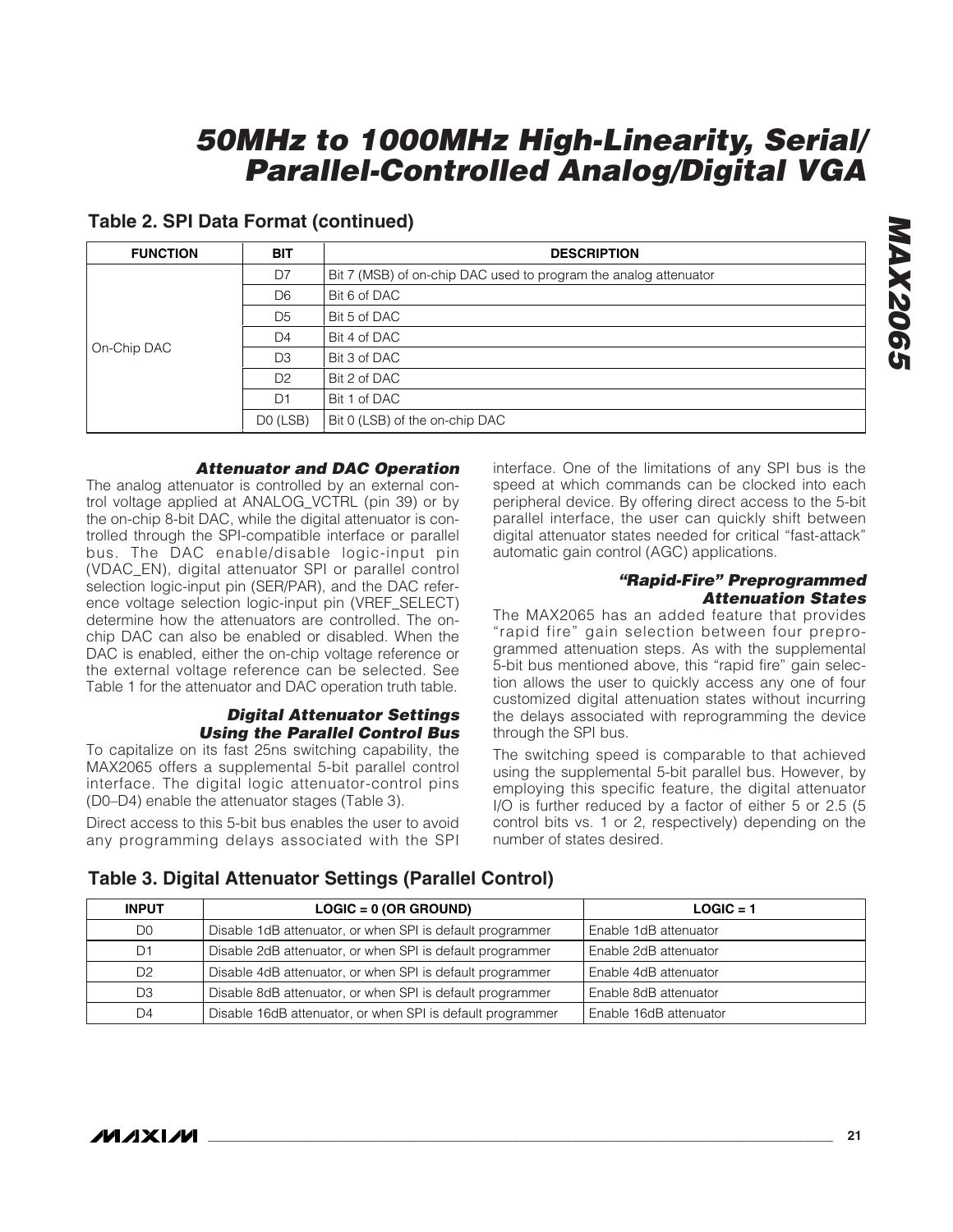The user can employ the STATE\_A and STATE\_B logicinput pins to apply each step as required (Table 4). Toggling just the STATE\_A pin (one control bit) yields two preprogrammed attenuation states; toggling both the STATE\_A and STATE\_B pins together (two control bits) yield four preprogrammed attenuation states.

As an example, assume that the AGC application requires a static attenuation adjustment to trim out gain inconsistencies within a receiver lineup. The same AGC circuit can also be called upon to dynamically attenuate an unwanted blocker signal that could de-sense the receiver and lead to an ADC overdrive condition. In this example, the MAX2065 would be preprogrammed (through the SPI bus) with two customized attenuation states—one to address the static gain trim adjustment, the second to counter the unwanted blocker condition.

**Table 4. Preprogrammed Attenuation State Settings**

| <b>STATE A</b> | <b>STATE B</b> | <b>DIGITAL ATTENUATOR</b>         |
|----------------|----------------|-----------------------------------|
|                |                | Preprogrammed attenuation state 1 |
|                |                | Preprogrammed attenuation state 2 |
|                |                | Preprogrammed attenuation state 3 |
|                |                | Preprogrammed attenuation state 4 |

Toggling just the STATE\_A control bit enables the user to switch quickly between the static and dynamic attenuation settings with only one I/O pin.

If desired, the user can also program two additional attenuation states by using the STATE\_B control bit as a second I/O pin. These two additional attenuation settings are useful for software-defined radio applications where multiple static gain settings may be needed to account for different frequencies of operation, or where multiple dynamic attenuation settings are needed to account for different blocker levels (as defined by multiple wireless standards).

#### **Cascaded OIP3 Considerations**

Due to both attenuator's finite IP3 performance, the cascaded OIP3 degrades when both attenuators are set at higher attenuation states.

#### **External Bias**

Bias currents for the driver amplifier are set and optimized through external resistors. Resistors R1 and R1A connected to RSET (pin 18) set the bias current for the amplifier. The external biasing resistor values can be increased for reduced current operation at the expense of performance.

#### **Table 5. Typical Application Circuit Component Values (HC Mode)**

| <b>DESIGNATION</b>                                   | <b>VALUE</b>       | <b>SIZE</b>                              | <b>VENDOR</b>                      | <b>DESCRIPTION</b>    |  |  |  |
|------------------------------------------------------|--------------------|------------------------------------------|------------------------------------|-----------------------|--|--|--|
| C1, C2, C7, C11                                      | 10nF               | 0402                                     | Murata Mfg. Co., Ltd.              | X7R                   |  |  |  |
| C3, C4, C6, C8, C9, C10                              | 1000pF             | 0402                                     | Murata Mfg. Co., Ltd.              | C0G ceramic capacitor |  |  |  |
| C12, C13                                             | 150pF              | 0402                                     | Murata Mfg. Co., Ltd.              | C0G ceramic capacitor |  |  |  |
| L1                                                   | 470 <sub>n</sub> H | 1008                                     | Coilcraft, Inc.                    | 1008CS-471XJLC        |  |  |  |
| <b>R1, R1A</b>                                       | 10 $\Omega$        | 0402                                     | Panasonic Corp.                    | $1\%$                 |  |  |  |
| R2 (+3.3V applications only)                         | 1k $\Omega$        | 0402                                     | Panasonic Corp.                    | 1%                    |  |  |  |
| R3 (+3.3V applications only)                         | $2k\Omega$         | 0402                                     | Panasonic Corp.                    | 1%                    |  |  |  |
| R4 (+5V applications and<br>using internal DAC only) | $47k\Omega$        | 0402                                     | Panasonic Corp.                    | 1%                    |  |  |  |
| U1                                                   |                    | 40-pin thin QFN-EP<br>$(6mm \times 6mm)$ | Maxim Integrated<br>Products, Inc. | MAX2065ETL+           |  |  |  |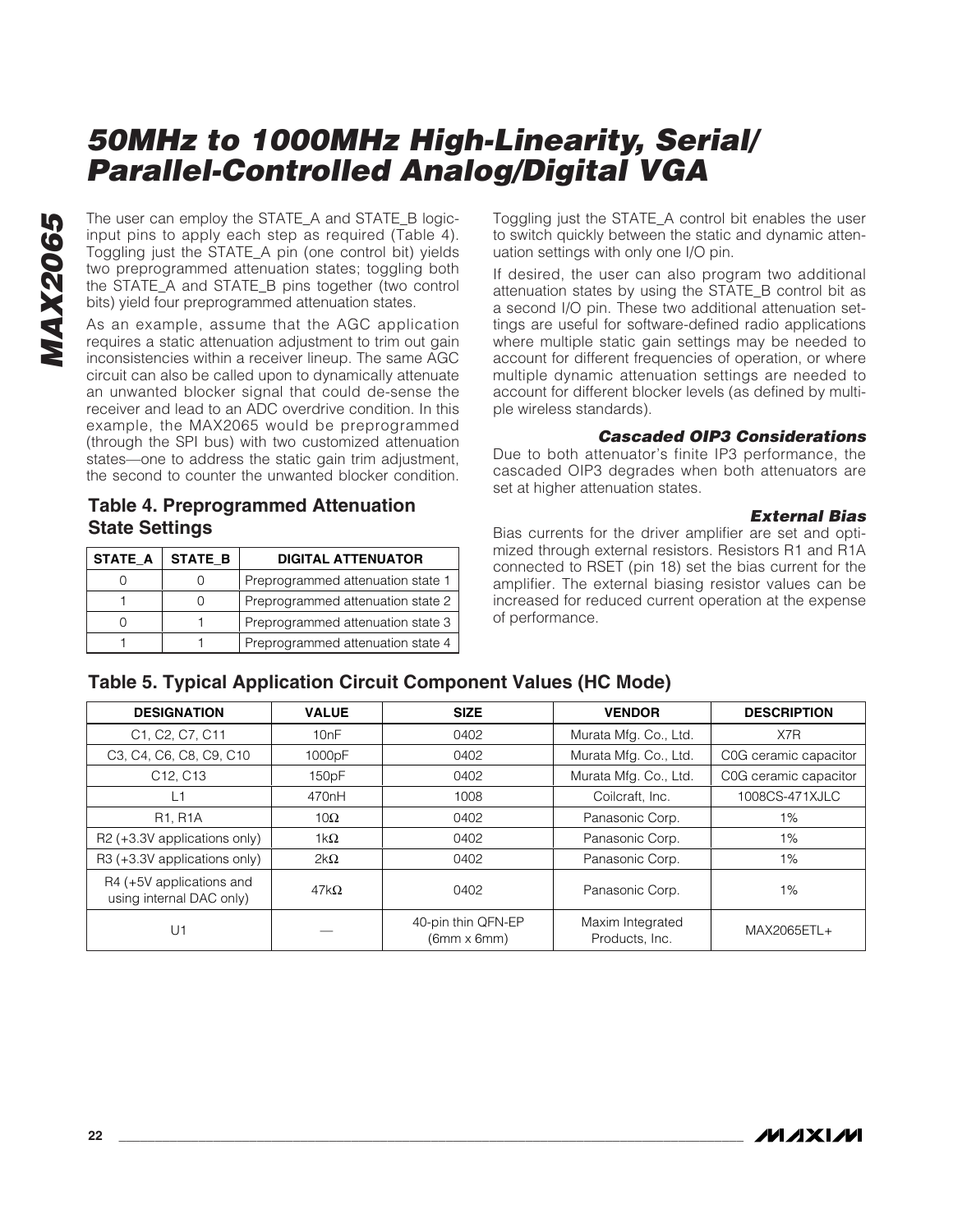#### **Table 6. Typical Application Circuit Component Values (LC Mode)**

| <b>DESIGNATION</b>                                   | <b>VALUE</b>       | <b>SIZE</b>                              | <b>VENDOR</b>                      | <b>DESCRIPTION</b>    |  |
|------------------------------------------------------|--------------------|------------------------------------------|------------------------------------|-----------------------|--|
| C1, C2, C7, C11                                      | 10nF               | 0402                                     | Murata Mfg. Co., Ltd.              | X7R                   |  |
| C3, C4, C6, C8, C9, C10                              | 1000pF             | 0402                                     | Murata Mfg. Co., Ltd.              | C0G ceramic capacitor |  |
| C <sub>12</sub> , C <sub>13</sub>                    | 150pF              | 0402                                     | Murata Mfg. Co., Ltd.              | C0G ceramic capacitor |  |
| L1                                                   | 470 <sub>n</sub> H | 1008                                     | Coilcraft, Inc.                    | 1008CS-471XJLC        |  |
| R <sub>1</sub>                                       | $24\Omega$         | 0402                                     | Vishay                             | 1%                    |  |
| R <sub>1</sub> A                                     | $0.01\mu F$        | 0402                                     | Murata Mfg. Co., Ltd.              | X7R                   |  |
| R2 (+3.3V applications only)                         | $1k\Omega$         | 0402                                     | Panasonic Corp.                    | $1\%$                 |  |
| R3 (+3.3V applications only)                         | $2k\Omega$         | 0402                                     | Panasonic Corp.                    | 1%                    |  |
| R4 (+5V applications and<br>using internal DAC only) | $47k\Omega$        | 0402                                     | Panasonic Corp.                    | 1%                    |  |
| U1                                                   |                    | 40-pin thin QFN-EP<br>$(6mm \times 6mm)$ | Maxim Integrated<br>Products, Inc. | MAX2065ETL+           |  |

#### **+5V and +3.3V Supply Voltage**

The MAX2065 features an optional +3.3V supply voltage operation with slightly reduced linearity performance.

#### **Layout Considerations**

The pin configuration of the MAX2065 has been optimized to facilitate a very compact physical layout of the device and its associated discrete components.

The exposed paddle (EP) of the MAX2065's 40-pin thin QFN-EP package provides a low thermal-resistance path to the die. It is important that the PCB on which the MAX2065 is mounted be designed to conduct heat from the EP. In addition, provide the EP with a lowinductance path to electrical ground. The EP **must** be soldered to a ground plane on the PCB, either directly or through an array of plated via holes.

#### **Amplitude Overshoot Reduction**

To reduce amplitude overshoot during digital attenuator state change, connect a bandpass filter (parallel LC type) from  $ATTEN2_OUT$  (pin 23) to ground.  $L =$ 18nH and C = 47pF are recommended for 169MHz operation (Figure 2). Contact the factory for recommended components for other operating frequencies.



Figure 2. Bandpass Filter to Reduce Amplitude Overshoot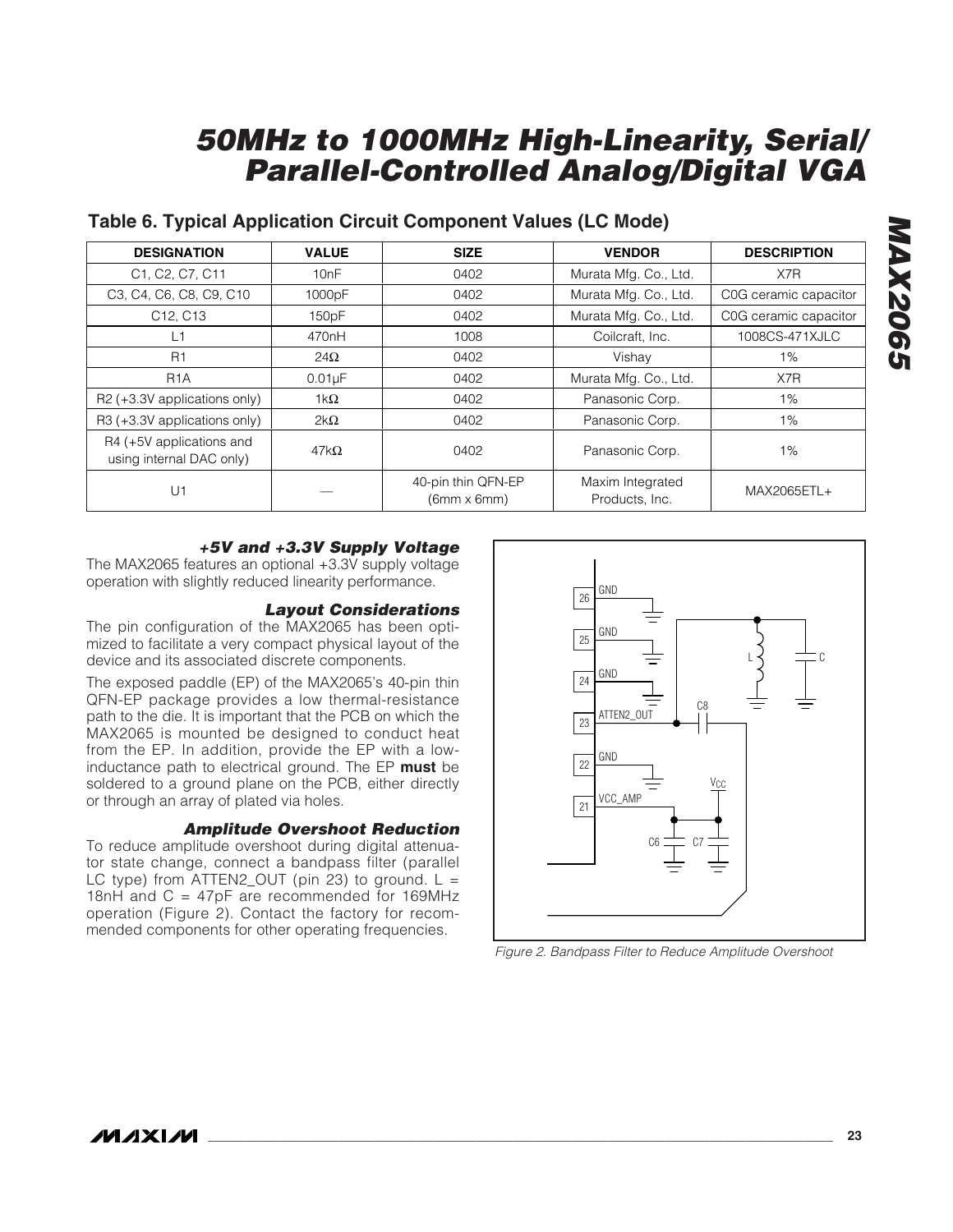**Typical Application Circuit**



**MAX2065**

**MAX2065**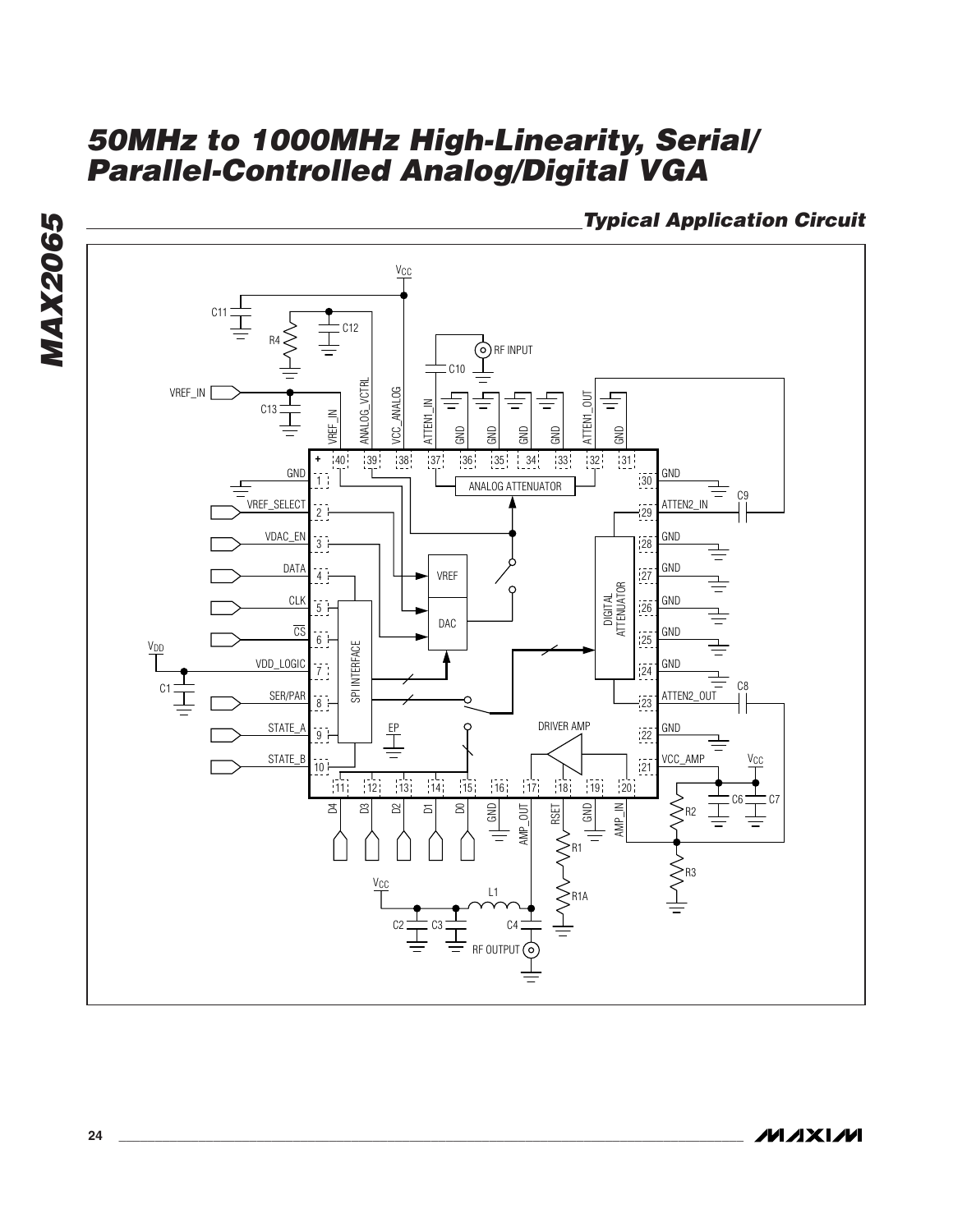

#### **Pin Configuration/Functional Block Diagram**

#### **Chip Information**

PROCESS: SiGe BiCMOS

**MAX2065**

**MAX2065**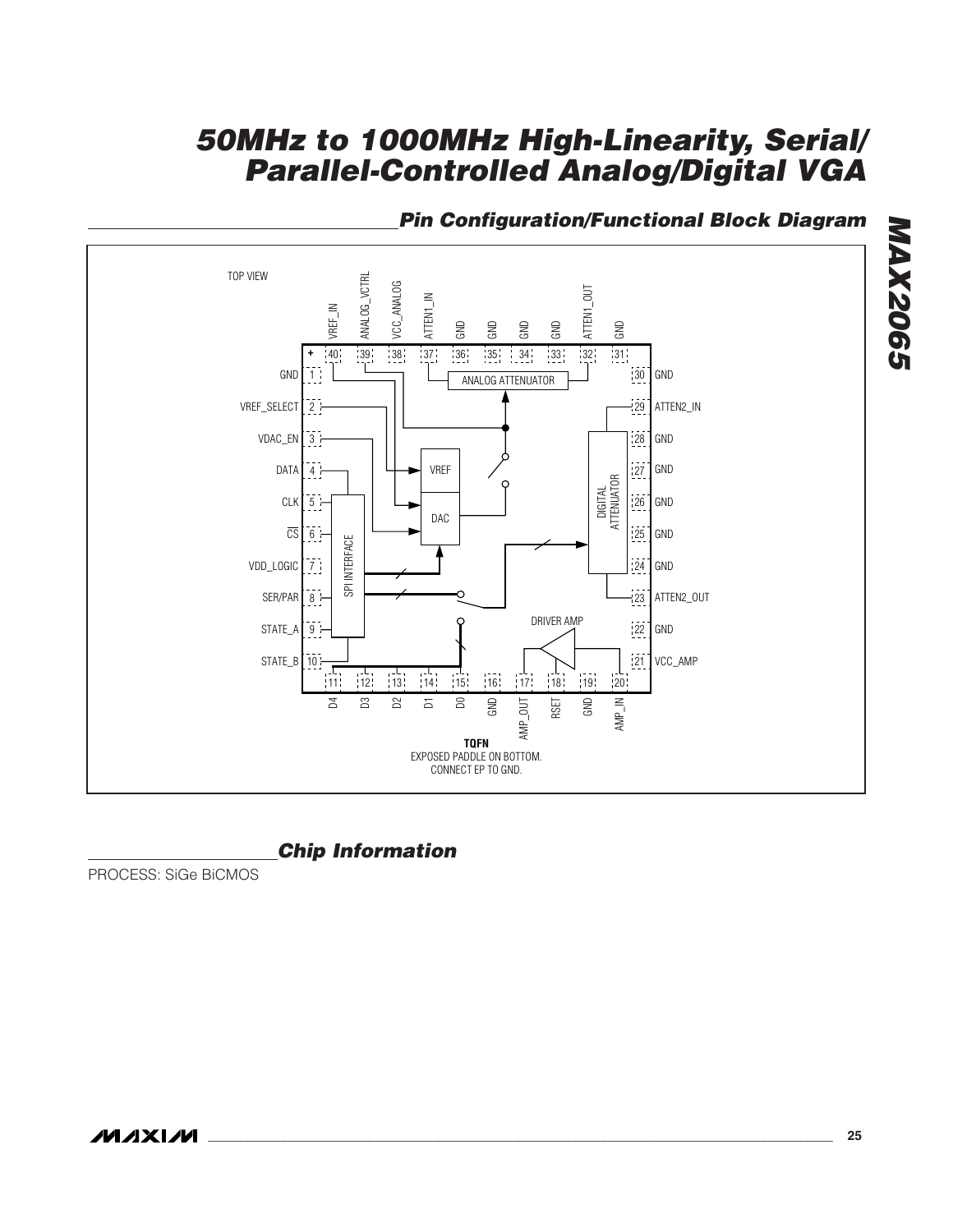#### **Package Information**

(The package drawing(s) in this data sheet may not reflect the most current specifications. For the latest package outline information go to **www.maxim-ic.com/packages**.)



**MAXM**